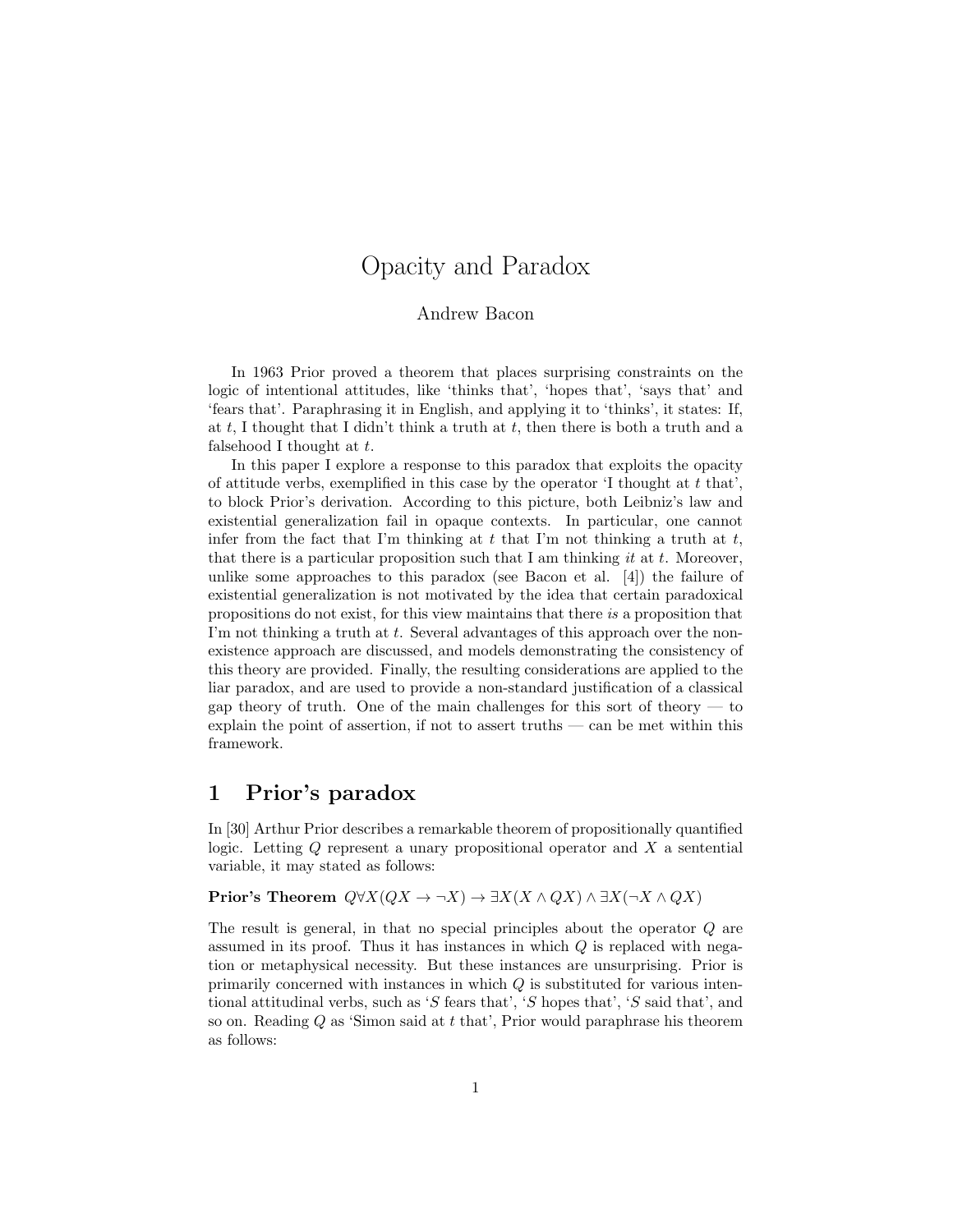If Simon said at  $t$  that Simon didn't say anything true at  $t$ , then Simon has said a truth and a falsehood at t.

The puzzle is this: it seems evident that Simon could have said, at  $t$ , that he didn't say anything true at  $t$ , and not have said anything else. In which case he would not have said both a truth and a falsehood, he would have said at most one thing, contradicting the theorem.

Prior's proof follows reasoning that should by now be familiar from the liar, and related paradoxes. Suppose Simon had said, at  $t$ , that he didn't say anything true at t. Then either he didn't say anything true at t, or he did. Suppose the former. Then, since the proposition that he didn't say anything true at  $t$  is a proposition he said at  $t$ , it must be false. So it's not the case that he didn't say a truth at t. Contradiction. Suppose the latter: he did say a truth at t. Then the proposition that he didn't say a truth at  $t$ , is itself false, and thus a falsehood he said at  $t$ . So he has said a truth and a falsehood at  $t$ .

The informal reasoning above belies the inevitability of Prior's result. In order to appreciate this, some points about the relation between Prior's theorem, and the subsequent paraphrase in English, are in order. Prior's formal proof will be stated in the next section. First, Prior's theorem is stated in propositionally quantified logic: a language containing the familiar truth functional connectives, propositional letters, the unary operator  $Q$ , but also variables that can occupy the position of sentences, and quantifiers that can bind them. The English paraphrase replaces quantification into sentence position with singular quantification over propositions. Since a first-order variable cannot grammatically occupy the position of a sentence, occurrences of bound sentential variables are replaced by first-order variables as arguments to a propositional truth predicate.

Second, because of the use of the propositional truth and falsity predicates, certain avenues for resisting Prior's theorem that are suggested from inspection of the informal argument, are really illusory. This includes, for example, coopting any of the familiar non-disquotational accounts of sentential truth to play the role of propositional truth, allowing propositions to be neither true nor false, or both true and false, but without relinquishing classical logic. For Prior's paradox is not really stated in terms of propositional truth or falsity. Where, in the paraphrase, we would assert that the proposition that  $P$  is true, the target of the paraphrase would simply assert  $P$ . And where, in the informal argument, we seem to move freely between 'the proposition that  $P$  is true' and 'P', no such move is made in Prior's official argument.

Other familiar responses to the liar paradox are also of no use here. For example, after proving that a given language  $L$ , that can talk about its own sentences, does not contain a predicate that is true of all and only the true sentences in  $L$ , some will emphasize that the matter is not hopeless, since there might be another, more expressive language,  $L^+$ , that can express truth in L. This goes along with the general idea that everything is in principle expressible, but not all at once in the same language. Yet Prior's theorem purports to tell us that there is a particular proposition — that Simon didn't say anything true at  $t$ — that Simon cannot say uniquely at  $t$ . The theorem doesn't have qualifications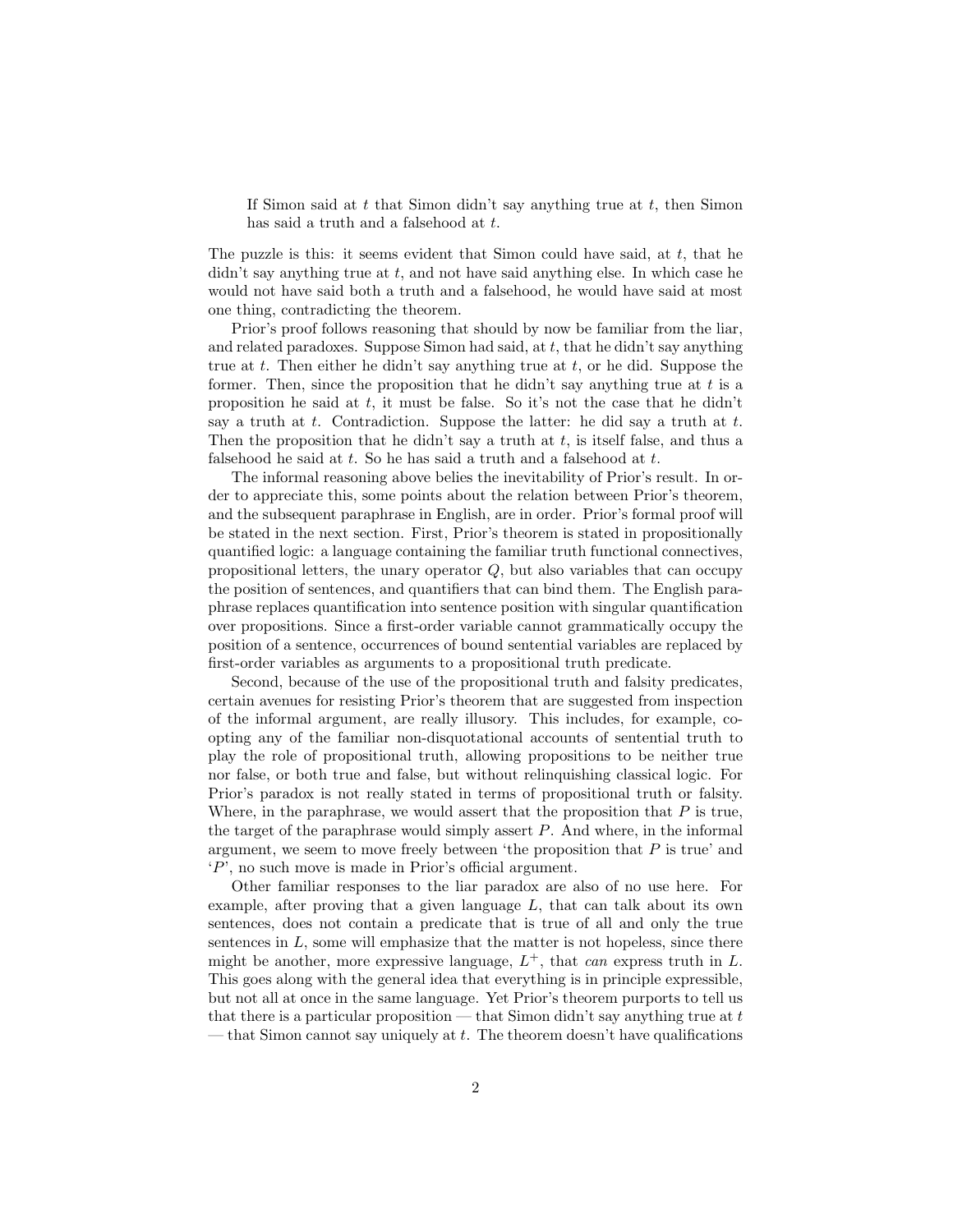— that he can't say the proposition in this particular language or that — it says that he can't say it uniquely at  $t$  at all. Thus he can't say it with a sentence of English, of Russian, a more expressive extension of these languages, or with an elaborate round of charades, unless he also says something else along with it.

Of course, the paraphrase in terms of first-order quantification is necessary because we do not have the equivalent of pronouns for sentences, or quantifiers that can bind them in ordinary English. But quantification into other grammatical positions, aside from first-order quantification, is possible in English, including the positions of plural and prepositional phrases, suggesting this restriction is only accidental to English (Prior [31], Rayo and Yablo [33], Boolos [7]). And even if not, why think that quantification into sentence position is intelligible only if it can be translated into a language that already has it? As children we are evidently able to learn first-order quantification in our native tongue, without first translating it into an already understood language, so why should these other modes of quantification be any different (Williamson [41])?

Might one nonetheless try to resist Prior's theorem by denying the intelligibility of quantification into sentence position? Those who do so will find the first-order paraphrases on better footing, but might reject the reasoning as illicit, since it involves principles concerning propositional truth that are extremely contentious in the context of sentential truth. For instance, we have freely moved between 'the proposition that  $P$  is true' and ' $P$ ', in order to be faithful to Prior's reasoning, and this looks similar to the move, that is illicit given classical logic, between 'the sentence ' $P$ ' is true' and ' $P$ '. But unlike sentential truth, these inferences are unproblematic in the propositional setting (and only become problematic when combined with a structured theory of propositions, or some other theory of propositional granularity in which propositions behave enough like sentences to define things like substitution and diagonalization). Indeed, a minimal theory of first-order propositions and truth can be consistently formulated in which all of Prior's reasoning may be faithfully represented.<sup>1</sup> It is most naturally formulated in a type theory,  $\grave{a}$  la Church, that contains the type of first-order predicates  $e \to t$ , expressions that combine with names to form sentences, and a converse type  $t \to e$  of expressions that combine with sentences to form names. Given two primitives, true of type  $e \to t$ , and that of type  $t \to e$ , a minimal theory of first-order propositions can be formalized by an axiom stating that *true* is a left-inverse of *that* (in the type theory,  $\lambda X$ .true that  $X = \lambda X.X$ ). The consistency of such a theory roughly amounts to there not being 'more things' of type  $t$  than of type  $e$ , as in a full model of type theory that can be interpreted by any injection in type  $t \to e$ , and true by any of its left-inverses.<sup>2</sup> Despite being exceedingly minimal — the theory does not

<sup>&</sup>lt;sup>1</sup>See Bacon [3], section 2.1.

<sup>&</sup>lt;sup>2</sup>I do not make the assumption, sometimes made, there are only two elements in the domain of type  $t$ , the truth values, or even that the domain of type  $t$  consists of sets of worlds. A suitably general class of models free of these assumptions is described in Benzmüller et al [6]. The matter is slightly more subtle in non-full Henkin models of type theory, as it turns out that having a left-inverse and being injective are not provably equivalent in standard axiomatizations of higher-order logic: see the appendix of Bacon [2].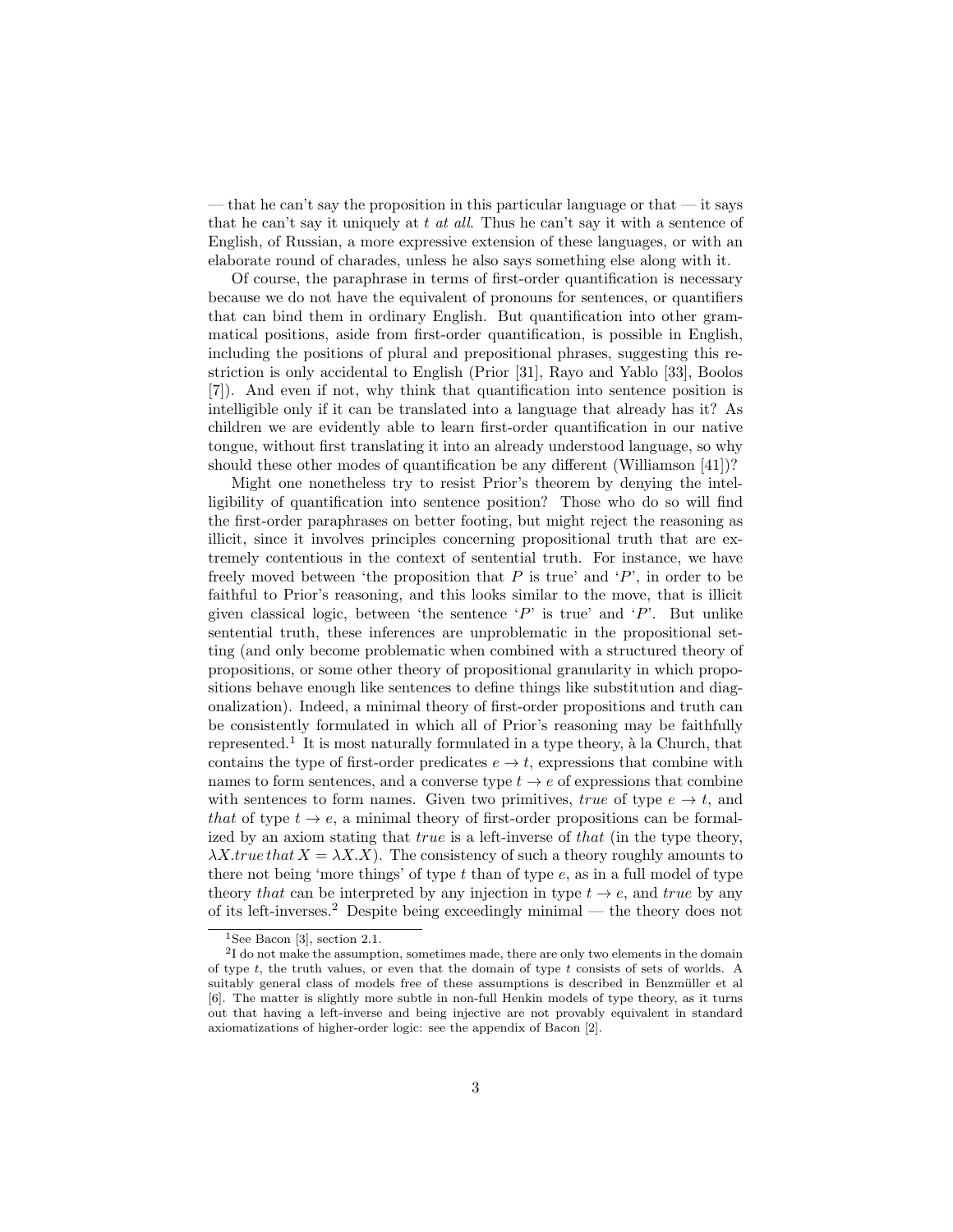prove that Julius Caesar and the proposition that grass is green are distinct, for example — I think the theory is suitable for almost all of the things one might want from a first-order theory of propositions. In particular, it licenses the intersubstitutivity of 'the proposition that  $P$  is true' with ' $P^{\dagger}$ .<sup>3</sup>

## 2 Possible Responses to Prior's Paradox

Having accepted the intelligibility of Prior's language, here, finally, is Prior's proof. It has two assumptions:

Classical Propositional Logic All classical tautologies, Modus Ponens.

Universal Instantiation  $\forall X A \rightarrow A[B/X]$ , provided B is substitutable for X in A.

Propositionally quantified logic has further axioms beyond Universal Instantiation, but it is the only principle appealed to in Prior's proof. We also take  $\forall$ ,  $\neg$  and  $\rightarrow$  as primitive, and define  $\exists X A$  as  $\neg \forall X \neg A$  and  $\land$  as  $\neg (A \rightarrow \neg B).$ <sup>4</sup> Here is Prior's proof, translated from Polish notation, and annotated so as to use only the assumptions above.

- 1.  $\forall X(QX \to \neg X) \to (Q \forall X(QX \to \neg X) \to \neg \forall X(QX \to \neg X))$  (UI)
- 2.  $Q\forall X(QX \to \neg X) \to (\forall X(QX \to \neg X) \to \neg \forall X(QX \to \neg X))$  (1, CL)
- 3.  $Q\forall X(QX \to \neg X) \to \neg \forall X(QX \to \neg X)$  (2, CL)
- 4.  $Q\forall X(QX \rightarrow \neg X) \rightarrow \exists X(QX \land X)$  (3, CL,  $\exists$ Def)
- 5.  $Q\forall X(QX \to \neg X) \to (Q\forall X(QX \to \neg X) \land \neg \forall X(QX \to \neg X))$  (3, CL)
- 6.  $(Q\forall X(QX \rightarrow \neg X) \land \neg \forall X(QX \rightarrow \neg X)) \rightarrow \exists X(QX \land \neg X)$  (CL,  $\exists$ Def, ∧Def)
- 7.  $Q\forall X(QX \rightarrow \neg X) \rightarrow \exists X(QX \land \neg X)$  (5, 6, CL)
- 8.  $Q\forall X(QX \rightarrow \neg X) \rightarrow (\exists X(QX \land X) \land \exists X(QX \land \neg X))$  (4, 7, CL)

- 1. true that  $P = (\lambda X. true that X)P$  by  $\beta$ .
- 2.  $(\lambda X. true that X)P = (\lambda X.X)P$  by the minimal theory.
- 3.  $(\lambda X.X)P = P$  by  $\beta$ .

<sup>4</sup>In order for the proof to go through on these assumptions, the choice of primitives matters. Since neither assumption involves existential quantification, for example, it cannot be taken as primitive, or we would not be able to prove sentences involving it (such as Prior's theorem).

<sup>&</sup>lt;sup>3</sup>In type theory one may define a binary connective,  $=$ , that takes two sentences, A and B, and produces another sentence informally corresponding to the identity of A and B. The principle of β-equivalence, that  $(\lambda p.M)N = M[N/p]$  provided N is substitutable for P, ensures the following identities: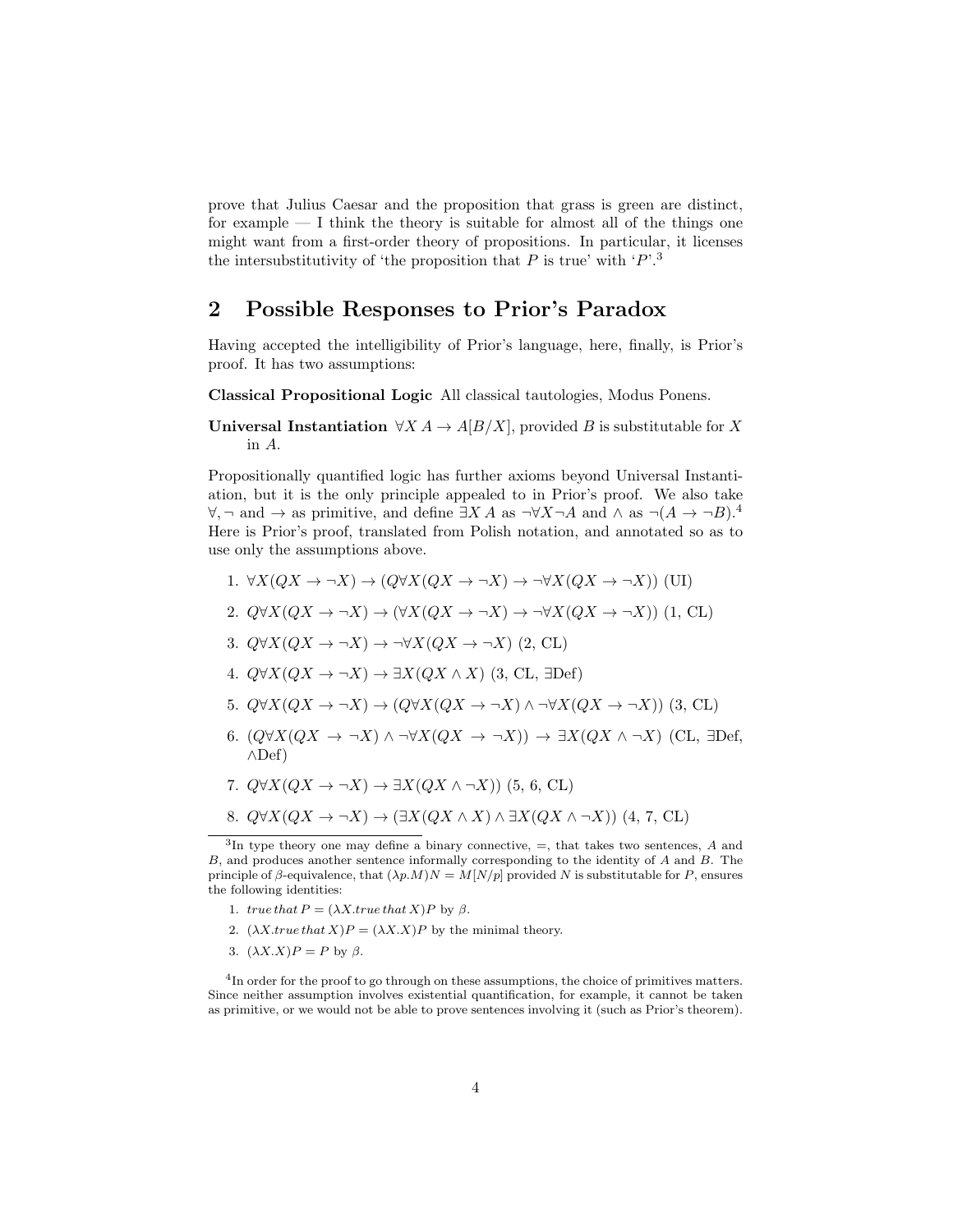If we are to avoid Prior's conclusion, then we must reject one of the two assumptions. That is, one must either weaken classical propositional logic, or reject the principle of Universal Instantiation. (Given the duality of the quantifiers and the first assumption, Universal Instantiation is equivalent to Existential Generalization:  $A[B/X] \to \exists X A$  provided B is substitutable for X in A. We will treat these two equivalent formulations interchangeably.)

Both options have precedents. Weakening classical logic is a common response to other paradoxes, including the semantic and set theoretic paradoxes.<sup>5</sup> And there is a tradition of rejecting Universal Instantiation going back to Russell's ban on impredicativity: a quantified proposition cannot belong to the domain over which it quantifies.<sup>6</sup> Since propositional quantification is thus necessarily restricted, and since the logic of restricted quantification does not include Universal Instantiation, Universal Instantiation is not valid.

Of course, another option is to simply accept the logic of Prior's argument and follow it where it leads. Indeed, this is where my own sympathies lie (Bacon [3]). A radical interpretation of Prior's theorem along these lines is that when Simon attempts to utter the sentence 'Simon didn't say anything true at  $t'$ , a mysterious force prevents him from completing his utterance. But this seems like a far-fetched moral to draw, and luckily one can accept Prior's logic without drawing it. Rather, it is perfectly possible for Simon to make the utterance of the *sentence* 'Simon didn't say anything true at  $t'$ , but in doing so he doesn't succeed in saying that Simon didn't say anything true at t. According to Prior's own interpretation, he doesn't succeed in saying anything at all. This interpretation is not that radical, for few people would wish to identify saying that  $P$  with making the sounds that constitute uttering the sentence  $\langle P \rangle$ . As a way of warming up to this idea, note that one might cough in a way that, by fluke, sounds exactly like how one would say that snow is white in Farsi. But few would regard this as a way of saying that snow is white. More realistically, one might utter the sentence 'that dog looks funny' while failing to point out a dog, or even anything, and thus fail to say something with a sentence that, in other circumstances, could be used to say something. But Prior's theorem, as we have noted already, is quite general and there are many other instances for which the costs are higher. For instance, consider:

If Simon tried to say, at  $t$ , that Simon didn't try to say anything true at t, then he tried to say a truth and a falsehood at  $t$ .

Suppose that at  $t$  Simon utters the sentence  $\mathcal{I}$  didn't try to say anything true at  $t'$  (with full understanding of English, the intentions to assert, etc), and does nothing else. If we apply Prior's diagnosis here, we should say that when Simon utters the sentence 'I didn't try to say anything true at  $t'$  he fails to say anything

<sup>5</sup>Priest, for example, recommends weaking classical propositional logic in response to Prior's paradox in [28].

 $6$ Ramification is spelled out as a response to Prior's paradox in Tucker and Thomason [39], and Kaplan [20] and Kripke [22] express sympathy to this line of response in the context of some related paradoxes. See Tucker [40] for a non-standard approach to the ban on impredicativity, that does not involve explicit ramification.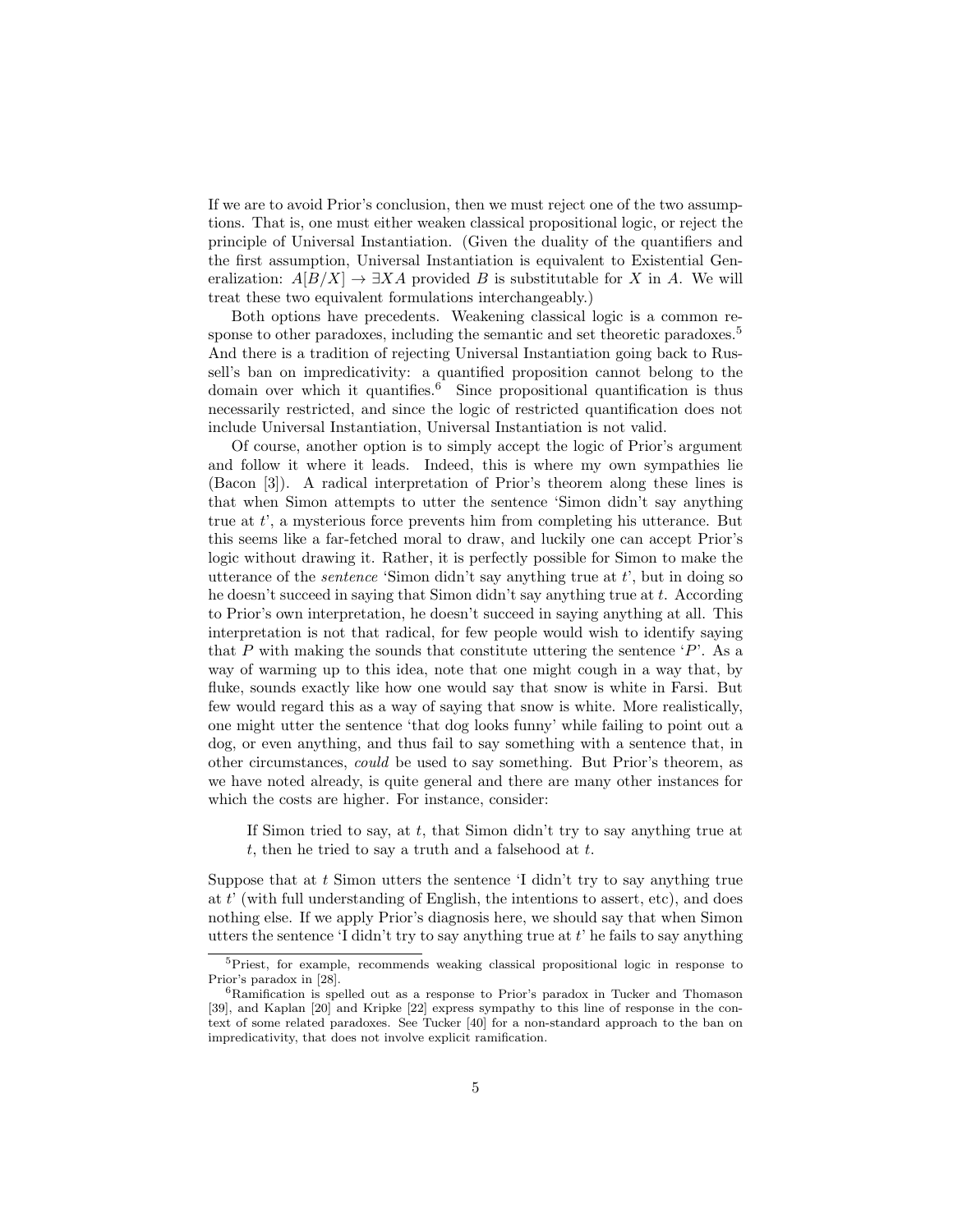at all. But this response is of no avail: one must deny that Simon even tried to say something. For if we concede that he tried to say that he didn't try to say anything true at  $t$ , then we must accept the absurd conclusion that there were two things he tried to say at  $t.^7$ 

In fact, accepting Prior's theorem at face value commits us to one of the following (whether we follow Prior's diagnosis of the original paradox or not): (i) that Simon didn't even try to say that he didn't try to say anything true at t, despite strong appearances to the contrary, or (ii) that Simon tried to say two things, one false one true, again, despite strong appearances to the contrary. So the cost of accepting Prior's theorem is high, and a thorough examination of the logic that ensures it seems like the responsible course of action, even if we ultimately choose to accept the conclusion.

### 3 Non-existent Propositions

What should the Universal Instantiation denier say about Simon's utterance? According to the most plausible theories that accept Prior's theorem, uttering the sentence  $\langle P \rangle$  is not sufficient for having said that P. Indeed, we have argued that it cannot be sufficient for having even tried to say that P.

To distance themselves from the pathological results of the fully classical view, a denier of Universal Instantiation ought to endeavour to uphold what I will call the *naïve model of speech*. According to this view, there is an action one can perform freely to a sentence 'P', which I shall call uttering 'P', which does suffice for saying that  $P$ , and moreover when one utters nothing else beyond  $P'$ , one says nothing apart from that P, in normal circumstances.<sup>8</sup> Of course, the naïve view will have to be qualified in various ways to take into account context sensitivity; but we will set that aside by restricting attention to the pared down language described in section 2, and by imposing the working assumption that its expressions are context insensitive.<sup>9</sup> Such a view can accept all of the following: that uttering  $\langle P \rangle$  typically suffices for one having tried to say that P (bracketing context sensitivity), and that typically, when one tries to say that P one says that P.

What does this amount to with respect to Prior's paradox? According to the naïve model, when Simon utters the sentence 'I didn't say anything true at  $t'$  he succeeds in saying that he didn't say anything true at  $t$ . But we cannot

<sup>7</sup>Cases related to this are discussed in Bacon [3], and explained in the context of a different interpretation of Prior's result.

<sup>8</sup>Thus, according to our understanding of utterance, a cough that sounds like a sentence is Farsi does not count as an utterance of that sentence, but the noise Simon makes in our envisioned situation, does count as an utterance.

<sup>9</sup>Of course, many people have argued that attitude verbs like 'say that' are context sensitive, and that quantifiers, including the propositional quantifiers appearing in Prior's language, are context sensitive. Some have even suggested that the context sensitivity of these thing are key to understanding the paradoxes, and so should not be bracketed (for instance, Parsons [27], Glanzberg [17], Burge [8], Simmons [38]). But we are exploring these views, we are exploring the idea that the paradoxes can be solved without postulating context sensitivity, so bracketing the context sensitivity of these expressions is indeed the proper methodology.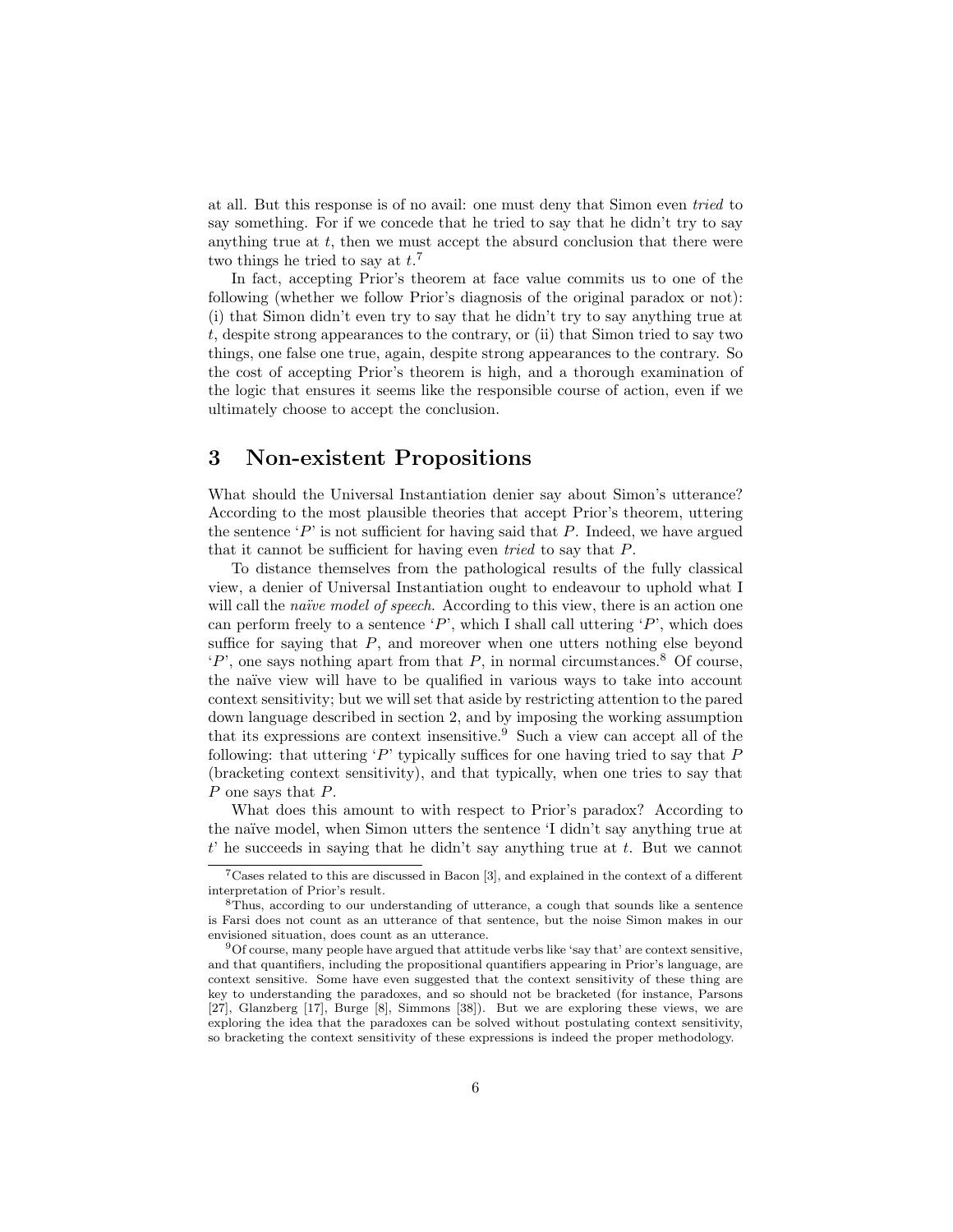apply Existential Generalization (an equivalent of Universal Instantiation) to conclude that there is something that Simon has said:

- 1. Simon said, at  $t$ , that Simon didn't say anything true at  $t$ .
- 2. For no X did Simon say that X.

This, of course, blocks the argument. For instance, at one point of the argument we had supposed that Simon didn't say anything true at  $t$ , and attempted to show, contrary to the assumption, that this proposition is itself a truth that Simon said. Given 2 we should indeed accept this supposition: it is vacuously true, because Simon hasn't said anything. We can also maintain 1, that Simon said that Simon didn't say anything true at  $t$ ; we just can't conclude from this that Simon said a truth — this is an instance of Existential Generalization that is rejected.

One way of understanding 2 is as an instance of a no-proposition view. Like the fully classical logician, this theorist accepts that Simon uttered the sentence 'I didn't say anything true at t' but that he didn't succeed in saying anything. But it is a different kind of no-proposition view, because despite this he did succeed in saying that he didn't say anything true at  $t$ .

There are a couple of precedents for this sort of view. One, mentioned already, stems from Russell's ban on vicious circles, according to which a quantified proposition cannot belong to the domain over which it quantifies.<sup>10</sup> A consequence of this ban is that all quantification into sentence position is restricted quantification, for the range of the quantifier in a quantificational claim like  $\forall X A$ , must be restricted in such a way that it does not range over  $\forall X A$ itself. Thus an instance of Universal Instantiation that instantiates X with  $\forall X A$  is not legitimate (the instance:  $\forall X A \rightarrow A[\forall X A/X]$ ). More generally, we know that the logic of restricted quantification does not include the principle of Universal instantiation, as, after all, the following inference concerning the restrected quantifier 'every  $F$ ' is clearly invalid:

Every  $F$  is  $G$ 

Therefore, a is G.

Theorists sympathetic to Russell's ban on impredicativity generally pursue ramified approaches to propositional quantification, in which there is a hierarchy of different quantifiers, each quantifier restricted to ranging over propositions involving quantifiers from lower in the hierarchy. Each quantifier is restricted, but each proposition is in the range of some quantifier or other.<sup>11</sup>

 $^{10}\mathrm{There}$  are some substantial assumptions that must be taken on in order to even formulate this sort of ban. For instance, one cannot accept a theory of propositional granularity, such as the possible worlds theory, in which a quantified proposition, like  $\forall x \, x = x$  and a nonquantified claim, like  $Fa \to Fa$ , are identified, for otherwise one would not be able to make the distinction between quantified and non-quantified propositions.

 $11$ Although my remark here is representative of what a ramified theorist would like to say, it is strictly speaking nonsense. For in order for it to express a truth, I must have quantified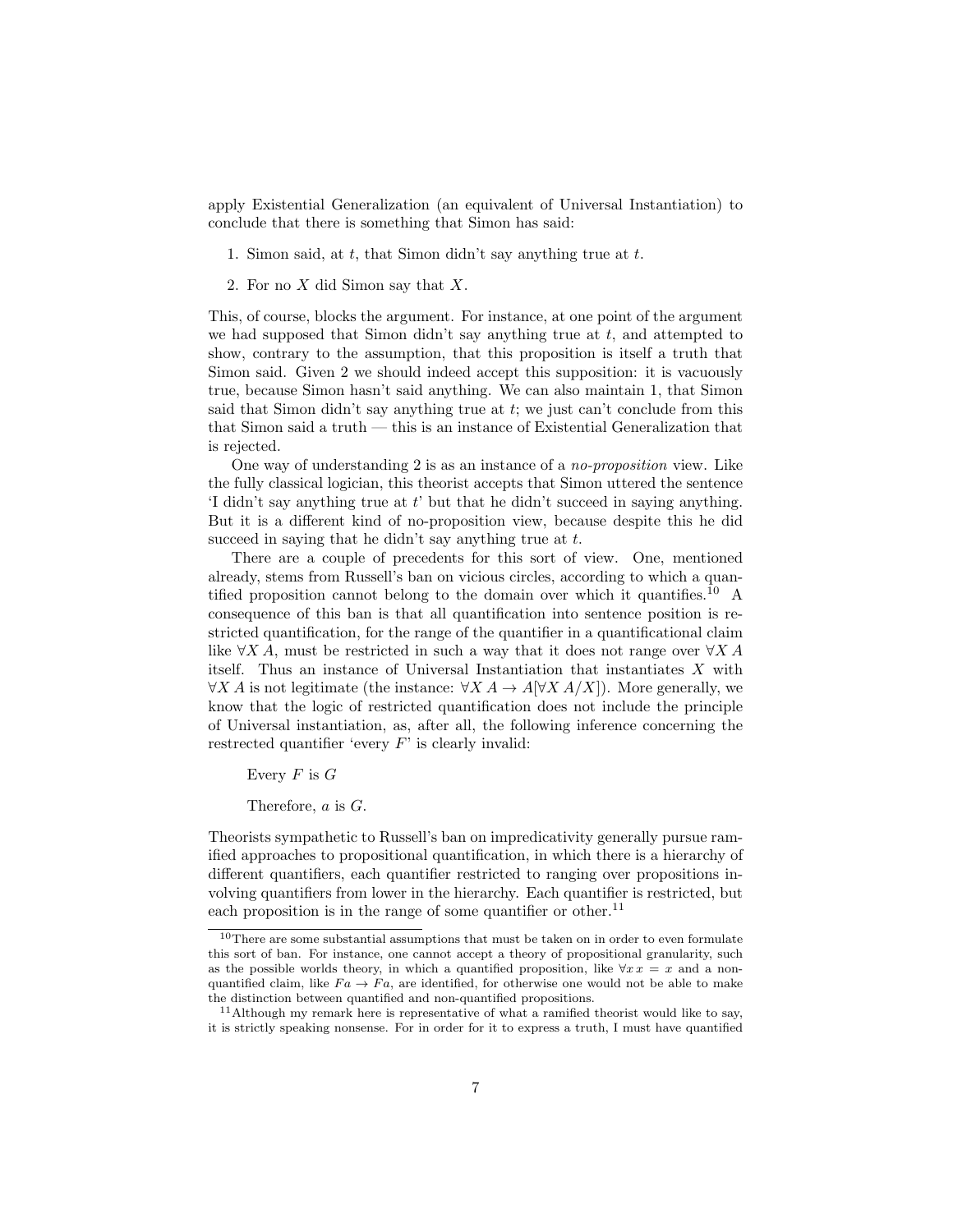Another precedent for rejecting Universal Instantiation arises in the treatment of empty names within free  $logic.12$  According to common sense, there is no such thing as Pegasus, the winged horse-god of Greek mythology. But we still want to maintain that Pegasus is a mythical winged horse, or that the ancient Greeks told stories about Pegasus. One can also look (unsuccessfully) for Pegasus, and believe (mistakenly) that Pegasus is a horse, or that he would have been a horse-god had the mythology been true. We seem to want to assert that there are no mythological horse-gods, but at the same time assert that Pegasus is a mythological horse-god, that there is nothing you are in fact looking for when you are looking for Pegasus, and so on. But these are counterexamples to Existential Generalization (and thus Universal Instantiation).

On this interpretation we do not conceive of the failures of Universal Instantiation arising because the quantifiers are restricted in some way. For according to a view that takes the above judgments at face value, there is not some more expansive quantifier that ranges more widely over things like Pegasus, Sherlock Holmes, Vulcan, and so on. The counterexamples to Universal Instantiation, from this perspective, involve the *unrestricted* quantifiers.<sup>13</sup>

This perspective on Universal Instantiation can be applied to Prior's paradox. For instance, verbs like says, hopes, fears, and so on, create the sorts of contexts from which one cannot existentially generalize. They are not existence entailing: to illustrate, being a horse is existence entailing, since we may infer from the (false) assumption that Pegasus is a horse that he exists, whereas being a mythical horse is not, for the analogous entailment seems false. It seems like Simon could hope that Pegasus was real, but we wouldn't want to infer that there is something that Simon hopes is real. Similarly, he could have said that Pegasus is real, without there being anything that he said is real. One might therefore postulate things that stand to the grammatical category of sentences as empty names stand to the category of singular terms, and have the same attitude towards them as the free logician has towards empty names. Thus, one can say that P without there being anything that one has said. The proposition that Simon didn't say a truth at  $t$  must be like Pegasus in the sense that it can have certain non-existence entailing properties, like *being said* or being *hoped* (or, in the latter case, being said/hoped to be real) without existing.

The former view is less naturally classified as a no-proposition view. For

over quantifiers unrestrictedly. But if I could do that, I could introduce an unrestricted quantifier: everything<sub>U</sub> is F if and only if, for every quantifier, everything<sub>i</sub>, everything<sub>i</sub> is F. Whether this is the sort of Wittgensteinian nonsense one can simply kick away is a contentious matter, as is the status of heuristically useful nonsense more generally, and I wont attempt to adjudicate here. But see Williamson [41].

 $12$ This motivation is explored in Bacon et al [4], alongside the ramificationist response.

<sup>&</sup>lt;sup>13</sup>Free logicians take failures of Existential Generalization with varying degrees of seriousness. For instance, some explain the failures by saying that atomic sentences involving empty names are by default false, and that empty names do not in general make an important semantic contribution to a sentence in which they occur. In the cases where they appear to, such as in intentional verbs, special mechanisms are invoked (see, for instance, Sainsbury [34]). I have defended a view that takes failures of Existential Generalization seriously, indeed, which takes them as primitive and not to be explained by any general property of the name 'Pegasus', but in terms of what properties Pegasus in fact has (see Bacon [1]).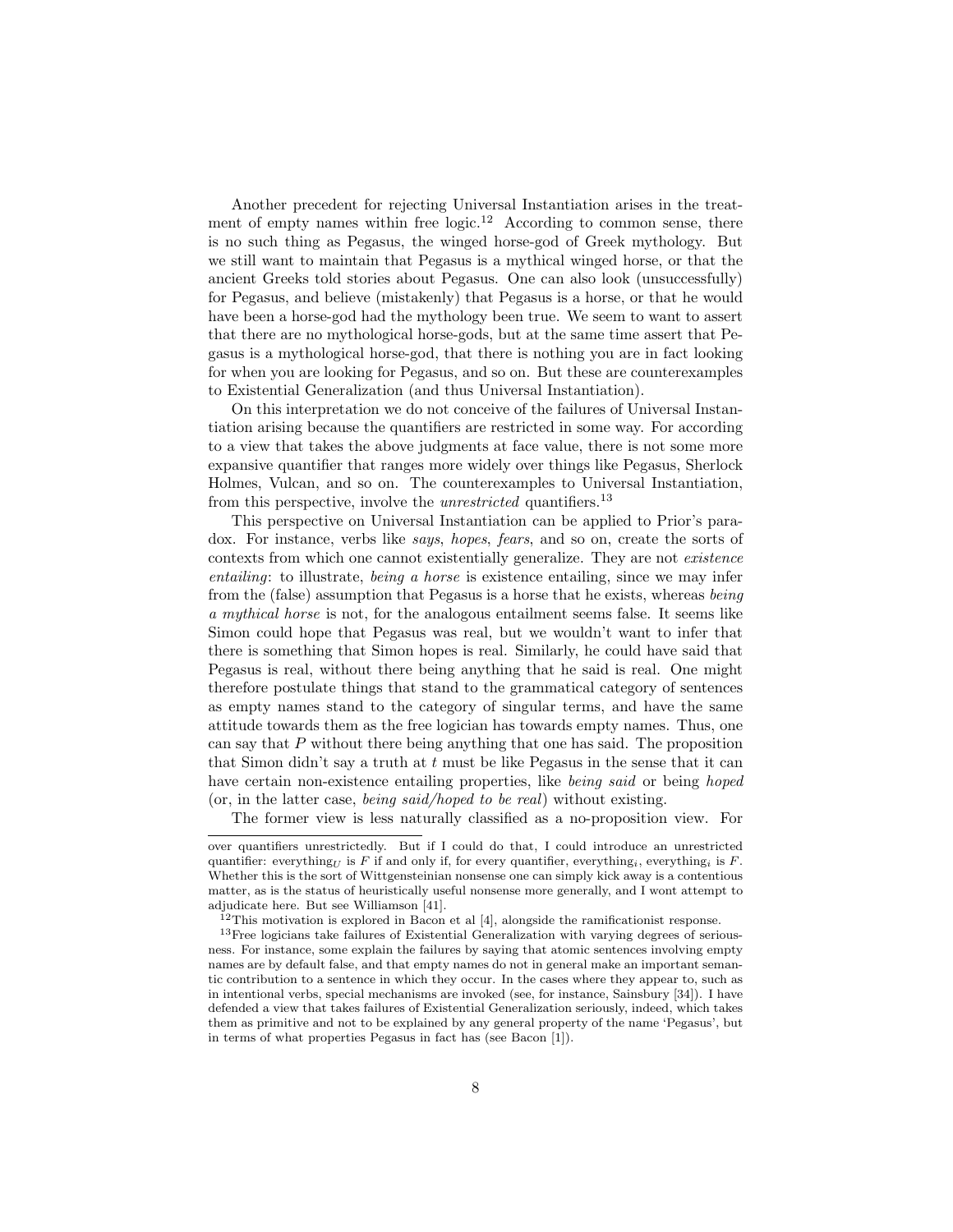each level of the quantifier hierarchy, i, there is a paradoxical sentence Simon can utter for which he can truthfully report, of his paradoxical utterance, both 'Simon hasn't said anything<sub>i</sub>' and 'there is something<sub>i+1</sub> that Simon said'.<sup>14</sup> And both views should be distinguished, as noted above, from the classical noproposition view which maintains that, in addition to not saying anything at  $t$ , Simon hasn't said that he didn't say anything true at t.

Do these views avoid the trappings of the classical no-proposition view? A common problem for adherents of the classical no-proposition theory is that they have trouble stating their own view. For instance, someone like Prior might wish to communicate their view about Simon's utterance at  $t$  by making their own utterance of the following: 'Simon didn't say anything true at  $t'$ , perhaps by clarifying 'because he didn't say anything at all'. But of course, this is an utterance of the very sentence Simon failed to say anything with. Prior's response is that, while one utterance of a sentence might fail to say anything, another can. Thus it is utterances, not sentences, that are the true couriers of successful assertion. But this response is insufficiently general, as variants can be formulated that do not fair so well:  $D = \text{`no utterance of } D \text{ can be used}$ to say a truth and only truths'. A routine argument, mimicking Prior's, shows that no utterance of  $D$  can be used to say truths and only truths. But the theorist might want to communicate this result as well, by uttering the sentence 'no utterance of D can be used to say a truth and only truths'. In virtue of being an utterance of the problematic sentence itself, they will not succeed in saying anything.<sup>15</sup>

In this regard the non-classical no-proposition views do better. For they can maintain that, even though an utterance of 'no utterance of  $D$  can be used to say a truth and only truths' will not result in you saying anything, one might still end up saying, with such an utterance, that no utterance of  $D$  can be used to say a truth and only truths. What good is this, if one hasn't said anything? Well, the purpose of assertion is presumably to pass on beliefs and knowledge to others which can inform their actions, and so forth. But intentional verbs like belief and knowledge are paradigm instances of the sorts of words that create non-existence entailing contexts: for example, Alice may believe that Pegasus is real, even though there isn't anything that she believes is real.<sup>16</sup> Thus in saying that  $P$  one may pass on knowledge that  $P$ , or a belief that  $P$ , even if there is no proposition you've said and which your intended audience thereby knows or believes. One might worry that the intentionality will eventually peter out. For instance, if the beliefs and knowledge acquired are to be efficacious, they had better inform our actions, but whether one has done something seems to be an existence entailing context, as it appears to be objective and not tangled up with our attitudes. Call a belief existent if, for some  $P$  it is a belief that  $P$ , and non-

<sup>&</sup>lt;sup>14</sup>The slightly awkward metalinguistic formulation here is to avoid the Wittgensteinian nonsense alluded to in footnote 11.

<sup>15</sup>Variants of this paradox are discussed in Hazen [18], Zardini [42], Bacon [3].

 $16$ And while Alice cannot know that Pegasus is real, she can know that Pegasus *isn't* real, from which one still can't infer that there's something Alice knows isn't real (or else one could infer that there's something that isn't real).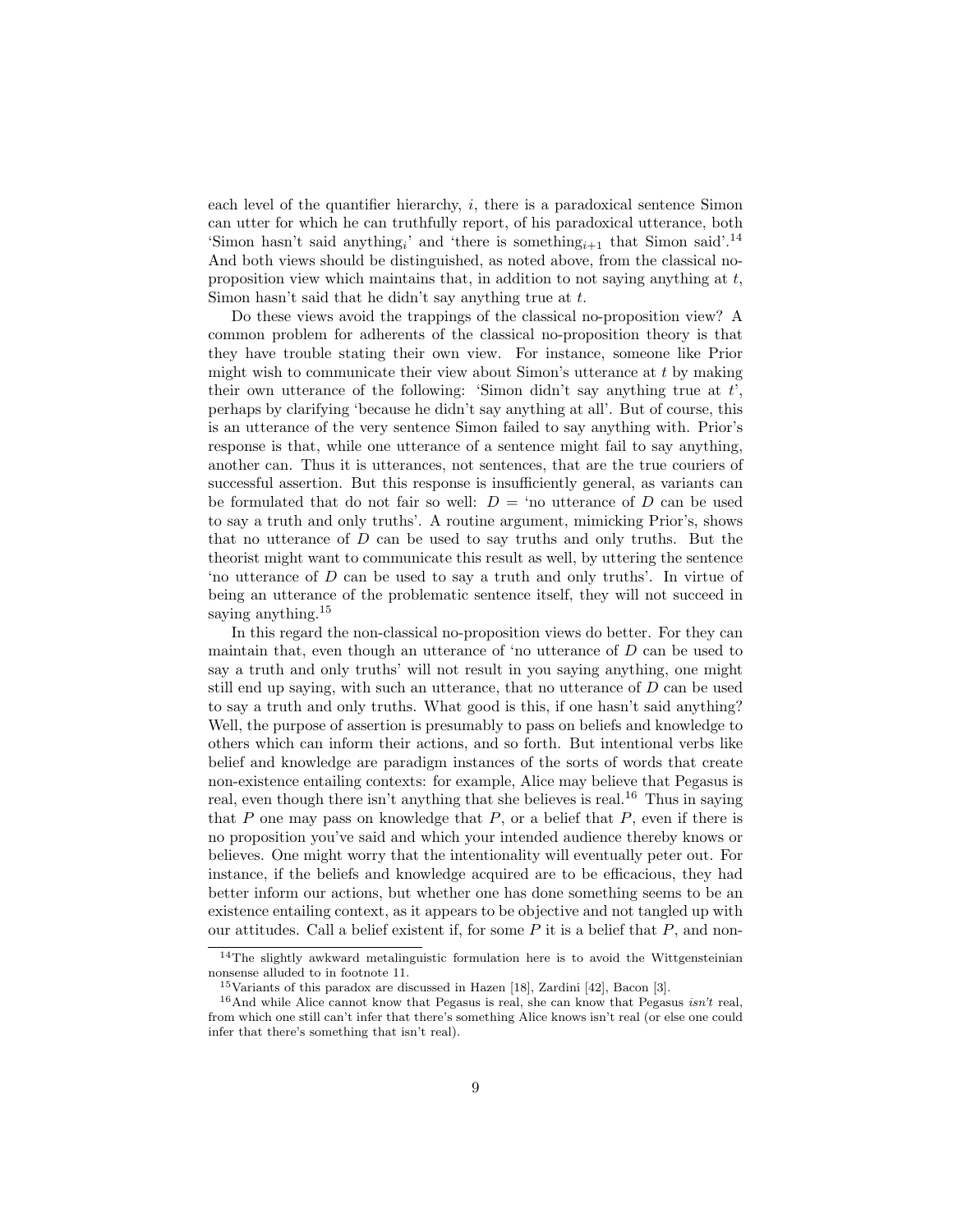existent otherwise. Non-existent beliefs, by impacting your credences, might raise the value of existing propositions which you are in a position to make true. So non-existent beliefs can be efficacious, even if we assume that making true is an existence entailing context. That said, the notion of making a proposition true is arguably also a propositional attitude, albeit a factive one. It is not simply a matter of certain things happening, but of them happening as a result of the agents intentions, and is thus like knowledge, belief and saying in the relevant respects. For instance, given the naïve model of saying, Simon appears to be in control of what he says and doesn't say, as he is certainly in control of his utterances. When Simon utters the sentence 'nothing I've said at  $t$  is true' he doesn't say anything true. Since he was responsible for this, we should maintain that Simon has made it the case that nothing he said at  $t$  is true. Thus making true is not existence entailing, given the assumption, currently being explored, that there does not exist a  $P$  identical to the proposition that nothing Simon said at t is true.<sup>17</sup>

In order to uphold the naïve model of speech in full generality, we need not only to accommodate the case in which Simon utters 'nothing I said at  $t$  is false'. For he could have said any other sentence at  $t$ . For instance, if he uttered 'snow is white' then he would have said, instead, that snow is white. Indeed, for any sentence  $A$ , 'it is possible that Simon said that  $A'$  should be true given the naïve model of saying, since it's possible that Simon utter  $A$ . Augmenting the language in section 2 with an operator  $\Diamond$ , representing possibility, we may formulate this as a schema:

#### Possible Saying  $\diamond QA$

Note, however, that the naïve model of saying motivates something stronger: for given that it's possible that Simon utter 'snow is white' and nothing else, it should be possible that Simon say that snow is white without saying anything else. If we add a propositional identity connective,  $=$ , we might try to formulate this as follows:<sup>18</sup>

### $\Diamond(QA \land \forall X(QX \to X = A))$

But this seems insufficiently strong without Universal Instantiation. For instance, this principle is consistent with the hypothesis that Simon can't say at t that snow is white, without also saying that nothing he said at  $t$  is true.  $\forall X(QX \rightarrow X = A)$  entails that any existing proposition which Simon has said at t must be identical to the proposition that snow is white. But this is satisfied when Simon says both that snow is white and that nothing Simon said at  $t$  is true, since the latter is not an existing proposition. In [4] a primitive notion of saying uniquely, Q! is introduced to deal with this: it is not defined in terms of Q, the quantifiers and an identity connective, but is taken as basic, and characterized by a model theoretic stipulation (more on this below), and moreover subject to the laws:

 $17$ Similarly, Simon can make it true that he said that Pegasus is real, even if there is nothing such that he made it true that he said that it is real.

 $^{18}{\rm This}$  is the principle called K2 in Bacon et al. [4].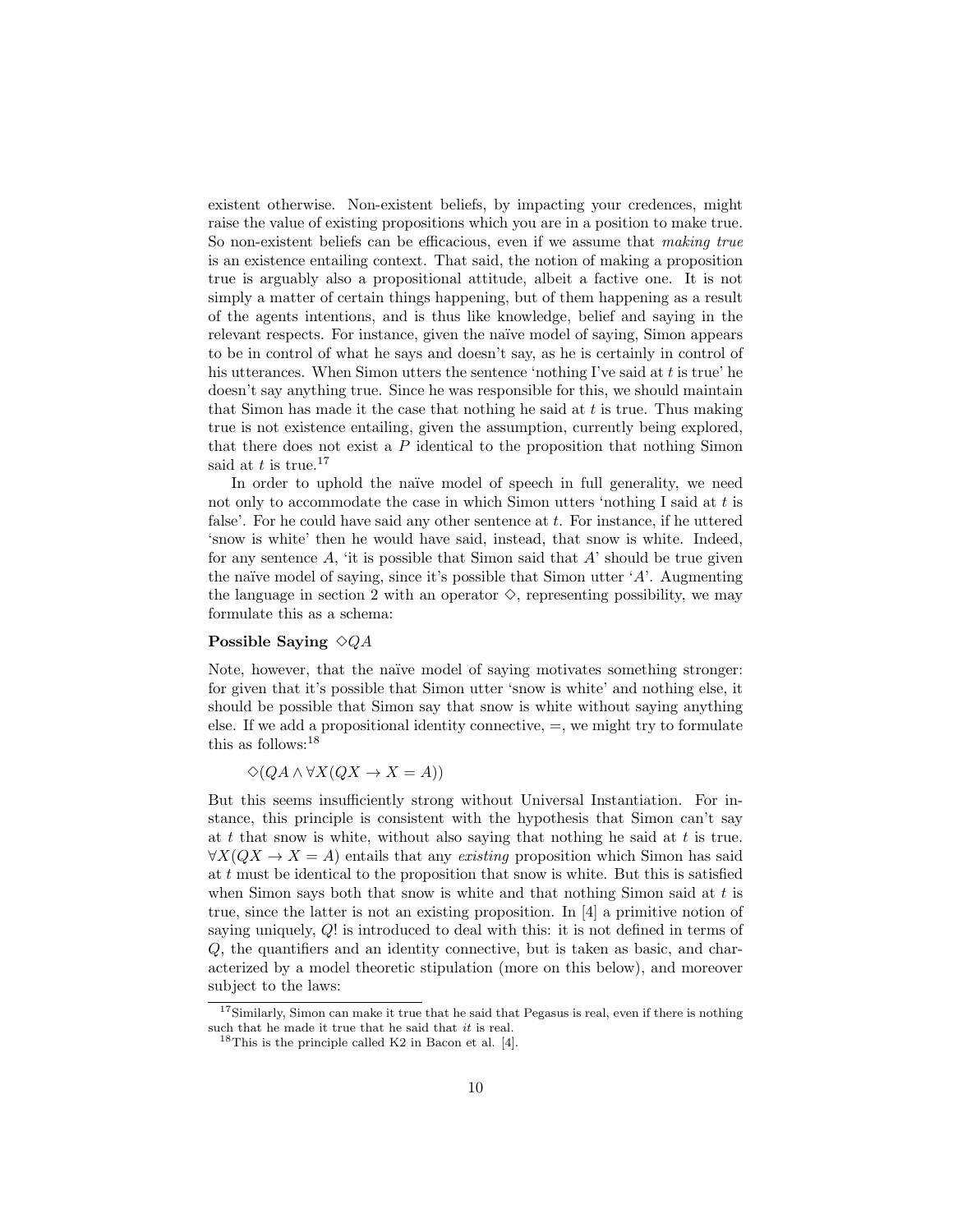Subsumption  $\Box(Q'A \rightarrow QA)$ 

Uniqueness  $\Box(Q'A \land Q'B \rightarrow A = B)$ 

We may thus articulate the desired component of the naïve model as follows: $19$ 

#### Possible Saying!  $\Diamond Q$ !A

It is important to this project to know that Possible Saying!, Subsumption and Uniqueness are indeed consistent with a free version of propositionally quantified logic that does not contain Universal Instantiation. This is undertaken in Bacon et al. [4], where various models of this, and related theories, are constructed.

# 4 Opacity

In this section I will be exploring another view that responds to Prior's paradox by rejecting Universal Instantiation. But it is a non-standard version of this response: it is not motivated by any general logical constraint, such as Russell's ban on impredicative quantification. Nor does it follow from considerations of non-existence, as the counterexamples involving names like Pegasus. In fact, our quantifications will in general be interpreted as ranging unrestrictedly, and we will accept a schema,  $\exists X(X = A)$ , to the effect that all sentences express existing propositions: there are no sentences that stand to the propositional quantifiers as empty names stand to the first-order quantifiers.

The key observation is that the problematic instances of Prior's theorem all involve intentional attitudes — attitudes like saying, fearing, hoping and so forth — that are commonly supposed to create *opaque* contexts. We have already noted that intentional attitudes create contexts which are not existence entailing. I will argue that opacity also creates contexts in which existential generalization is not permissible, albeit for fundamentally different reasons than in the cases involving non-existence, and restricted quantification.

Suppose that Simon knows that Hesperus is visible in the evening and Phosphorus is visible in the morning, but does not realize that Hesperus and Phosphorus are the same. He is looking at the sky in the evening and forms the belief that Hesperus is bright:

1. Simon believes that Hesperus is bright.

Because he does not realize they are the same, he form no such belief about Phosphorus

2. Simon does not believe that Phosphorus is bright.

But, of course, they are the very same planet:

3. Hesperus is Phosphorus.

This seems to be a counterexample to Leibniz's law.

<sup>&</sup>lt;sup>19</sup>This is called  $K2^+$  in Bacon et al. [4].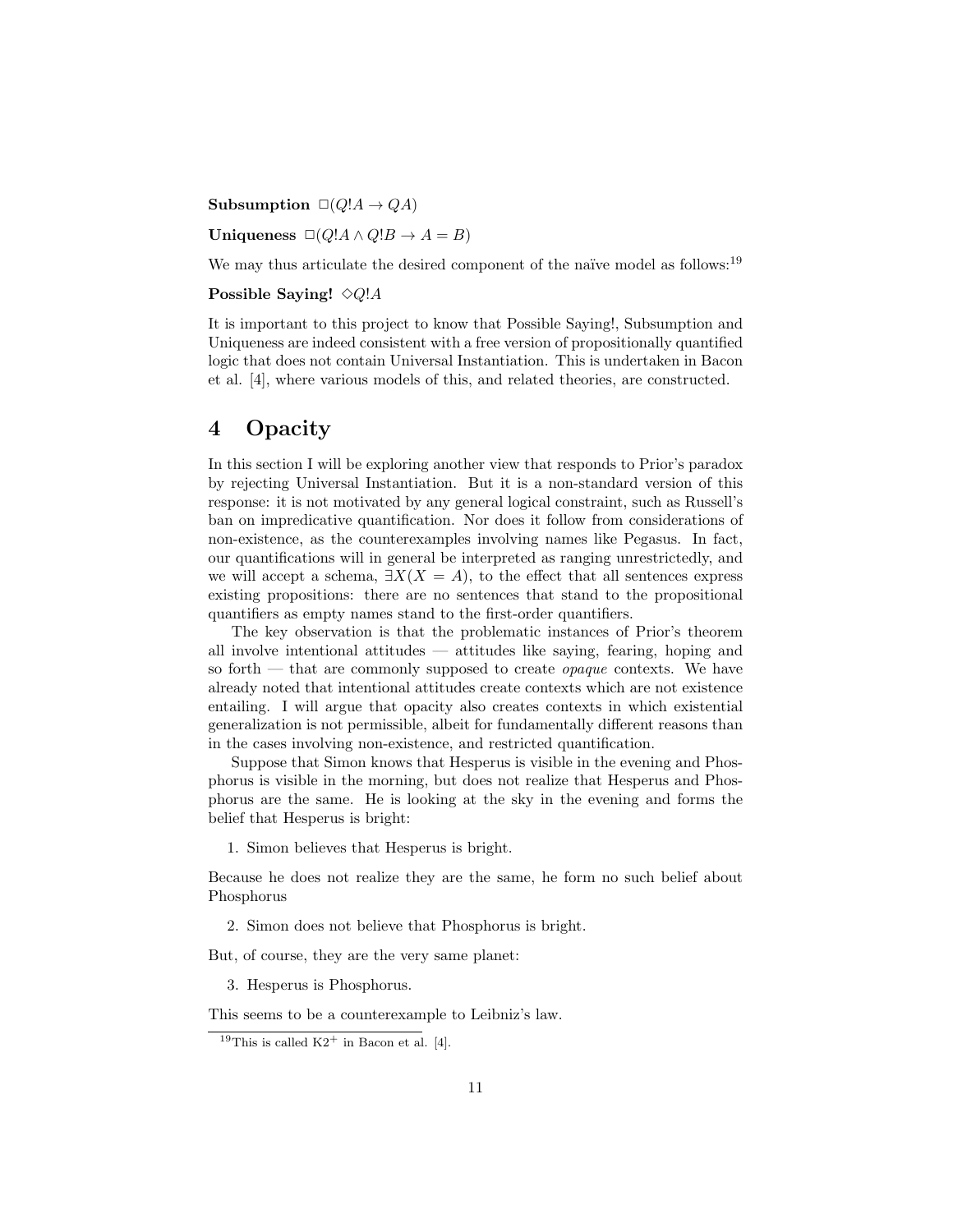**L()**  $a = b \rightarrow A \rightarrow A[a/b]$ 

There are many different replies to this puzzle. Most assimilate it to some sort of equivocation. According to one version of this idea, words like 'believes' are context sensitive, and the attitude being ascribed by the word 'believes' are different in 1 and 2.<sup>20</sup> According to another, the equivocation is due to the names 'Hesperus' and 'Phosphorus': in embedded contexts names refer not to their customary referents, but to their customary senses. $^{21}$ 

In [5], Jeff Russell and I have investigated the suggestion that we take the judgments 1-3 at face value, as counterexamples to Leibniz's law. But this is entirely consistent with various quantified variants of Leibniz's law, including:

$$
\mathbf{L}(\mathbf{xy}) \ \forall x \forall y (x = y \to A \to A[x/y])
$$

(Sometimes principles like  $L($ ) and  $L(xy)$  are restricted to instances involving direct predications; in this case, for instance,  $\forall xy(x=y \rightarrow Fx \rightarrow Fy)$ . Following [5] I shall treat these principles interchangeably in the presence of a device of  $\lambda$ -abstraction that allows one to turn a term t occuring in an arbitrary context A, into a direct predication  $(\lambda x A)t$ <sup>22</sup> In our discussion of first-order logic, where  $\lambda$  is not present, the unrestricted principles are stronger, and will be our focus.)

 $L(xy)$  has been thought to be plausible, even by those who reject  $L()$  on broadly Fregean grounds. For while names may be associated with interesting senses, which can have interestingly different cognitive import, bound variables refer directly to the things they denote. Let  $Bx$  represent the open sentence 'Simon believes  $x$  to be bright'.<sup>23</sup> Then we should accept:

 $a = b \wedge Ba \wedge \neg Bb$ 

But given Existential Generalization we would be able to infer:

 $\exists x \exists y (x = y \land Bx \land \neg By)$ 

But this directly contradicts an instance of  $L(xy)$ . So Existential Generalization cannot be valid, and thus neither can Universal Instantiation. Indeed, this is evident when one observes that  $L()$  can be derived from  $L(xy)$  by two applications of Universal Instantiation (instatiating x with a and y with b).

It has long been suggested that opaque contexts generate failures of Existential Generalization (Quine [32], Kaplan [19]). For instance, many people believe that a single person, who has since been dubbed 'Jack the Ripper', terrorized

 $20$ See, e.g., Crimmins and Perry [11].

 $^{21}$ Frege [15].

 $^{22}$ In doing so, I am thus setting aside approaches that treat restrictions of  $L()$  involving direct predications as special. Such approaches typically deny the equivalence between  $(\lambda x A)t$ and  $A[t/x]$  (see Kripke [21] and Salmon [35]).

<sup>23</sup>Some philosophers place special significance on simple predications, and will therefore object to this sort of terminological shorthand. They will think that 'Hesperus is believed by Simon to be bright' to be different from 'Simon believes that Hesperus is bright'. By simply replacing the former formulations with the latter in the following discussion, we may satisfy those who object to these manipulations, but at the cost of readability.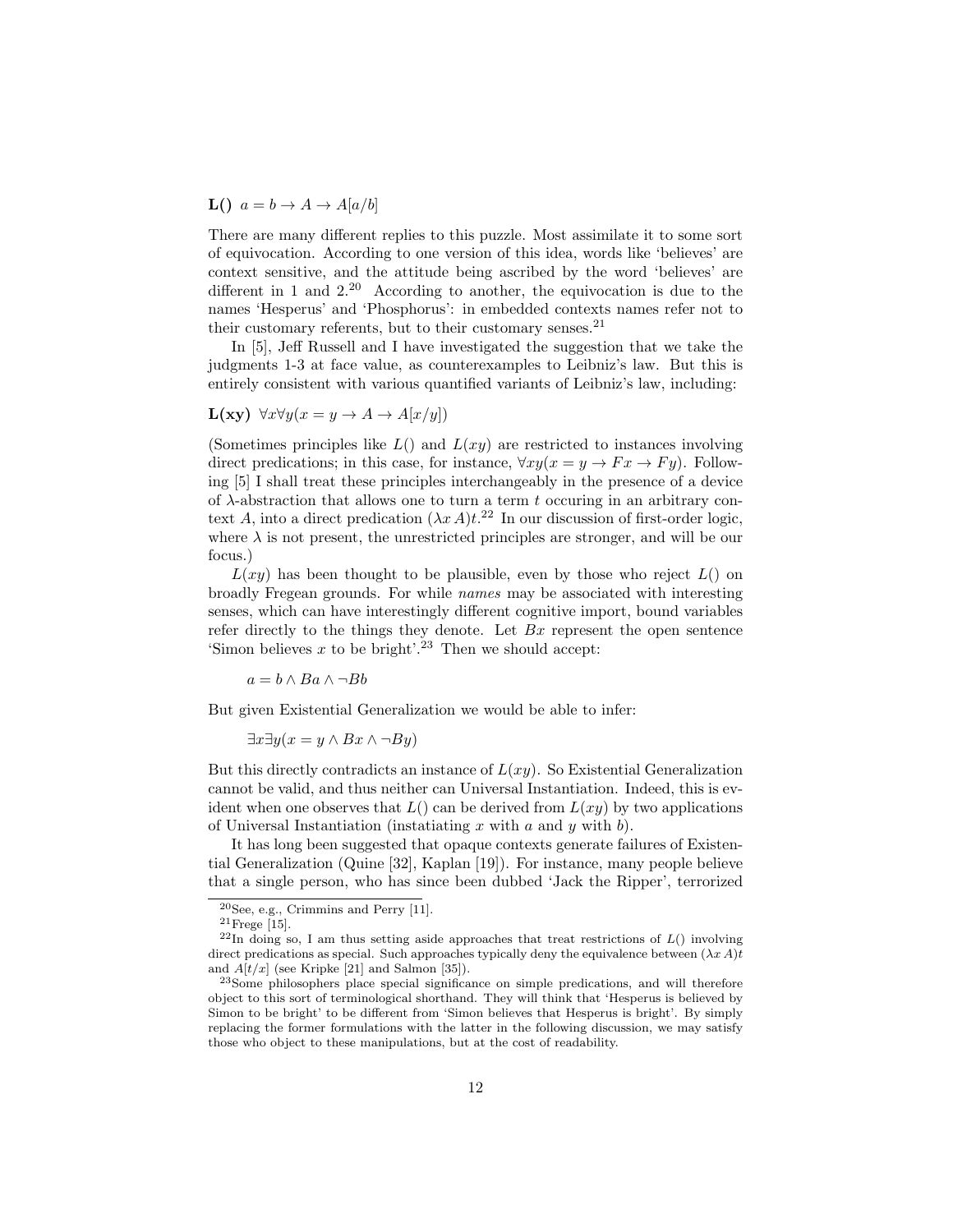Whitechapel with a series of murders in the 1888. Thus we believe that Jack the Ripper committed the Whitechapel murders. But we don't know who committed the murders, so there is no person such that we believe that they committed the Whitechapel murders.

It is worth emphasizing how these failures of Existential Generalization differ from the failures due to non-existence. For in the first case, there is something, namely the planet Venus, that is identical to both Hesperus and Phosphorus. Hesperus and Phosphorus exist. So, too, does Jack the Ripper, assuming, as commonly supposed, that there was a single individual who committed the murders in 1888. So the failures of Existential Generalization are fundamentally different from the failures instanced in inference from 'Pegasus is a mythical winged horse' to 'something is a mythical winged horse', since in that case there is no such thing as Pegasus. That is, we have a counterexample to a principle, weaker than Existential Generalization, that is validated in the free logics designed to deal with empty-names (see, e.g., Nolt [26]):

Unrestricted Export  $\exists x \, a = x \land A[a/x] \rightarrow \exists x A$ 

Unrestricted Export is derivable given some pretty uncontroversial quantificational logic, and Leibniz's law,  $L($ ).<sup>24</sup> But since Leibniz's law is part of what is at stake in these cases, this argument has little suasive force.

Let's summarize this with an important definition.

Opacity A context, A, is transparent, relative to a language, iff every instance of the schema  $a = b \rightarrow A \rightarrow A[b/a]$  in that language is true. It is *opaque* otherwise.

There are philosophers who will be in verbal agreement with much of the foregoing. They will countenance failures of  $L()$  (but not  $L(xy)$ ), and will subsequently agree that there are opaque predicates and predicates that do not license export. But they do not take opacity 'seriously' in my sense, for they will maintain that attitude verbs don't create genuine contexts, whose meanings can be computed compositionally, any more than quotation marks do. What, on the surface, looks like at operator expression — 'Simon believes that  $\ldots$  ' — in reality functions like a predicate of sentences, 'Simon believes "..." ', and what looks like a context is merely a typographical constituent of a quotation name for a sentence. Provided such philosophers can make sense of my remarks in their preferred framework, it will not matter much, but I will not make systematic attempts to accommodate them.

Putting all this together, what might a first-order logic of opacity look like? We will assume a first-order language with non-logical predicates and operators that may be opaque. Let's start with the quantificational fragment:

Quantified Instantiation  $\forall x (\forall y A \rightarrow A[x/y])$ 

Normality  $\forall x (A \rightarrow B) \rightarrow \forall x A \rightarrow \forall x B$ 

 $24$ See Bacon and Russell [5].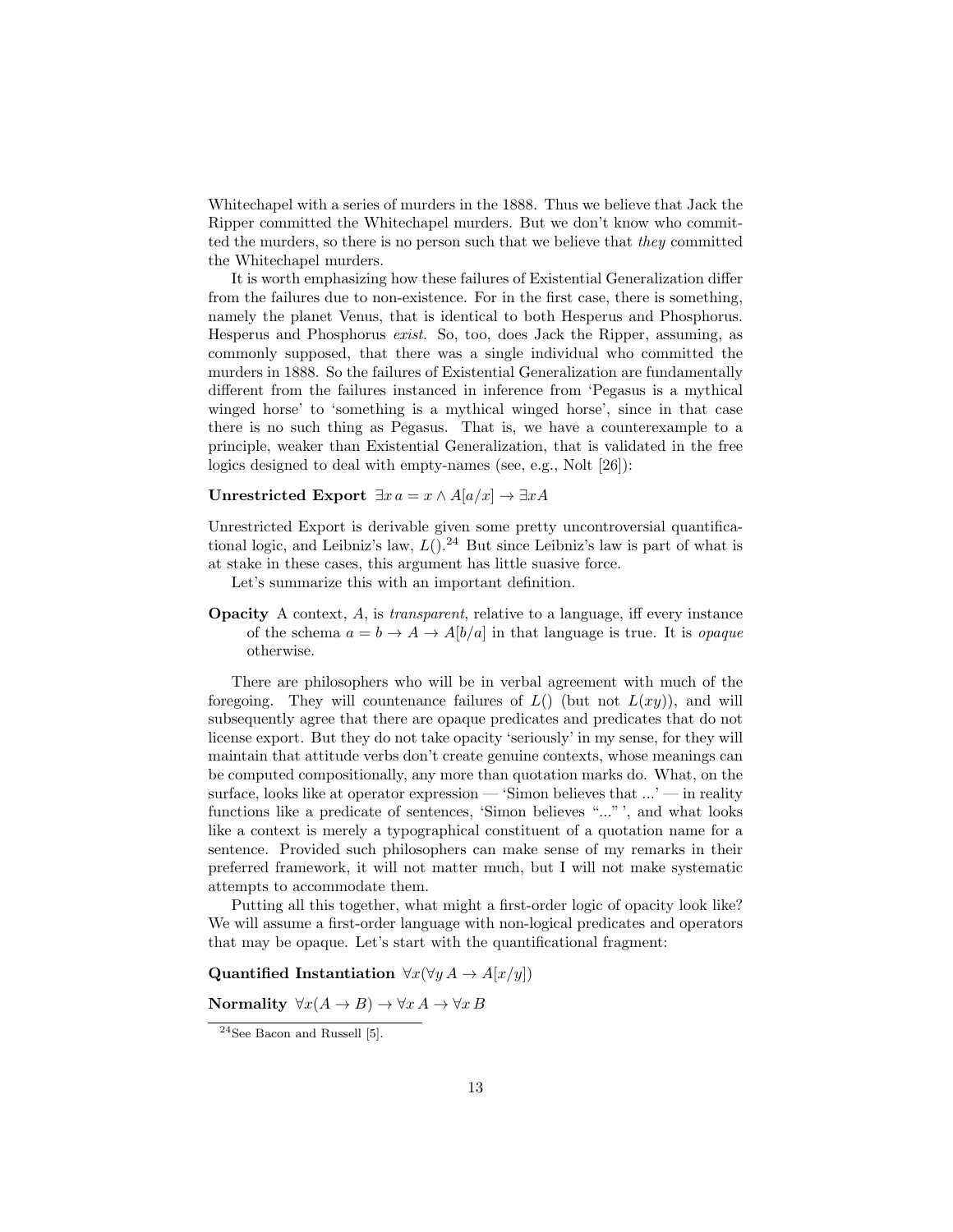#### Quantifier Exchange  $\forall x \forall y A \rightarrow \forall y \forall x A$

#### **Vacuous Quantification**  $A \to \forall x A$  when x does not occur free in A

Notice that in place of the principle of Universal Instantiation,  $\forall x A \rightarrow A[t/x]$ , we have its universal closure, Quantified Instantiation.<sup>25</sup> This corresponds to the idea, implicit in our discussion of  $L(xy)$ , that bound variables, unlike names, are not susceptible to identity confusions. Thus one ought to be able to instantiate bound variables.<sup>26</sup>

Besides Quantified Instantiation, one should also think that instantiation of arbitrary terms is legitimate provided it is not in an intentional context. The distinction between intentional and non-intentional contexts is not a distinction that can be made prior to the interpretation of the non-logical constants. But we may assume purely logical contexts are transparent, independently of how the non-logical constants are interpreted, and so we should be able to instantiate into purely logical contexts. More generally, we should be able to instantiate even in non-logical contexts, provided the variable is not within the scope of a non-logical operation:<sup>27</sup>

**Logical Instantiation**  $\forall y A \rightarrow A[t/y]$  provided y is not in the scope of a nonlogical operation.

To this we must add principles governing identity:

 $L(xy) \forall xy (x = y \rightarrow A \rightarrow A[y/x])$ 

 $^{26}$ One might have thought that the quantified version is stronger, but one quickly sees that to derive Universal Instantiation from Quantified Instantiation, you have to already have Universal Instantiation in order to instantiate  $y$  with  $t$ .

 $27$ This is where I depart from Bacon and Russell [5]. They restrict instantiation to purely logical contexts, but run into trouble making seemingly unproblematic instantiations in nonlogical contexts. For instance, one cannot straightforwardly infer  $P \vee Q = Q \vee P$  from  $\forall XY(X \lor Y = Y \lor X)$ . Instantiating X with P yields  $\forall Y(P \lor Y = Y \lor P)$ , but the result is no longer logical, and we thus cannot instantiate  $Y$  with  $Q$ . The notion of scope is a little tricky in higher-order logic with  $\lambda$ -terms, as we do not want to count X as in the scope of a non-logical operation in the context  $\wedge$  P X (even though P is non-logical), but we do want to count it as in the scope of the operator B in  $(\lambda Y Y) B X$ , as it is  $\beta$ -equivalent to BX. One must instead define the scope for things in  $\beta$ -normal form, which is the smallest set of terms that contain (i) the variables and constants, (ii)  $QM_1...M_n$  (provided this is well-typed) whenever it contains  $M_1...M_n$  and Q is a variable or constant, and (iii)  $\lambda x M$  whenever it contains M. The free variables in the scope of P in a  $\beta$ -normal form term M,  $S(P, M)$ , may then be defined inductively:

- 1.  $S(P,Q) = \emptyset$  when Q is a variable or constant,
- 2.  $S(P, PM_1...M_n) = \bigcup_i FV(M_i)$  when  $M_i$  are in  $\beta$ -normal form
- 3.  $S(P, QM_1...M_n) = \bigcup_i S(P, M_i)$  when  $M_i$  are in  $\beta$ -normal form,  $Q$  a variable or constant,  $P \neq Q$
- 4.  $S(P, \lambda x M) = S(P, M) \setminus \{x\}$  when M is in β-normal form

here  $FV(M)$  denotes the free variables of M.

 $\frac{25}{100}$ Note, also, that our axiomatization includes Quantifier Exchange — a principle that is usually derivable with the help of Universal Instantiation. It is provable, even in free logic, from  $L()$ . But without either  $L()$  or Universal Instantiation it is not, and must be put in by hand: see Fine [14].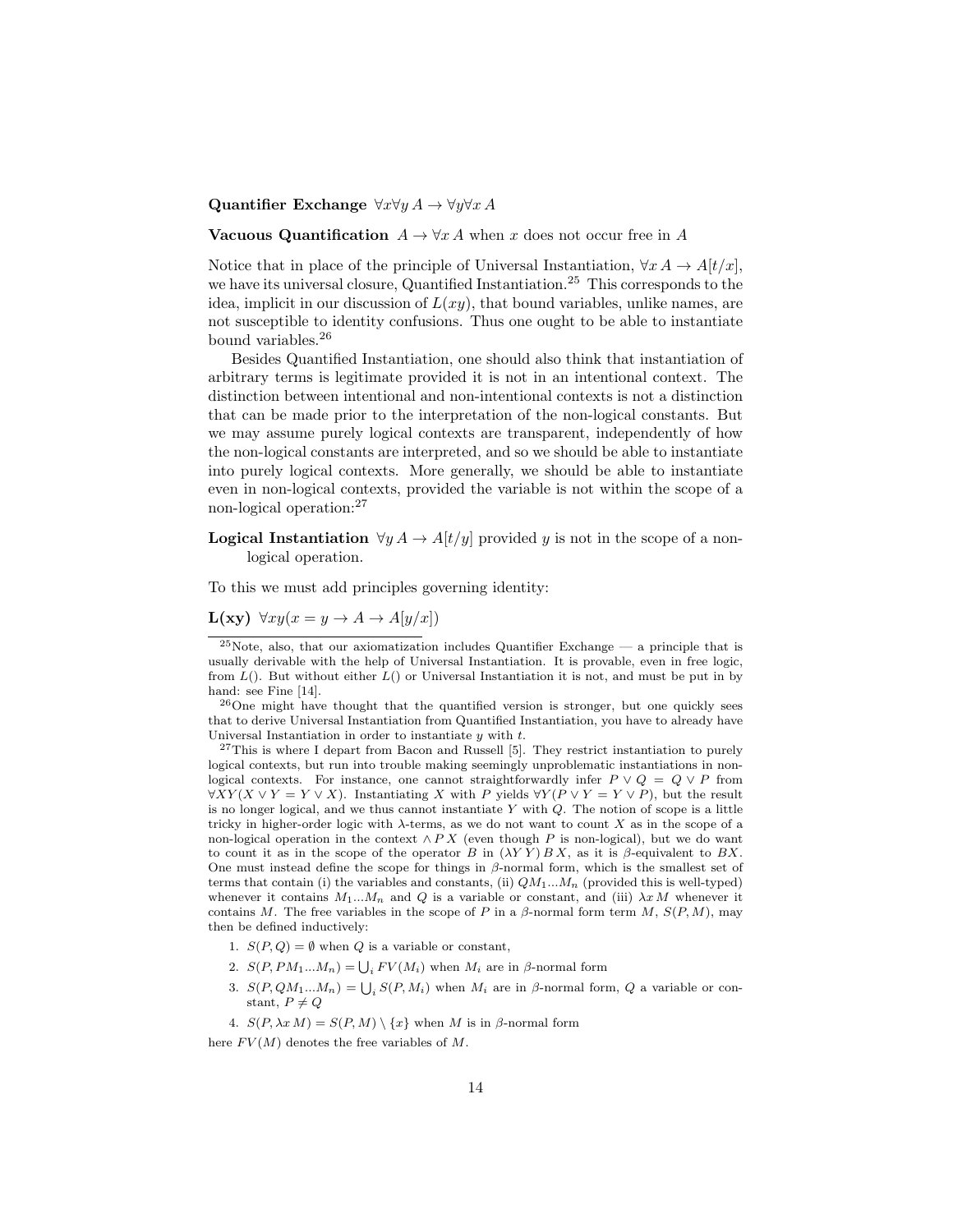#### Reflexivity  $\forall x \, x = x$

#### Existence  $\exists x \, t = x$

From Logical Instantiation and identity we can derive the reflexivity schema,  $a = a$ . And from  $L(xy)$  and Logical Instantiation we can derive every instance of Leibniz's law in which the substituted terms do not occur in non-logical contexts. This allows one to derive the symmetry and transitivity schemas in the usual way:  $a = b \rightarrow b = a$  and  $a = b \rightarrow b = c \rightarrow a = c^{28}$  Existence corresponds to the idea that failures of Universal Instantiation are not due to non-existence. I will not adjudicate on the more general issue of Existence when there are empty names in the language. For now we may simply treat it as a stipulation that the language does not contain any empty names.

It is worth pausing, for a minute, to consider whether the existence of opacity forces one to reject Existential Generalization, and Unrestricted Export. Part of our argument for these failures rested on the assumption of  $L(xy)$ , which someone taking opacity at face value may wish to deny. A more theoretical argument for  $L(xy)$  is given in [5] from a higher-order generalization, where X is a variable taking predicate position:

### L(xyX)  $\forall X \forall x \forall y (x = y \rightarrow Xx \rightarrow Xy).$

 $L(xyX)$  can be justified as follows: if it were false, one could find x and y that are identical, but are distinguished by a property. In which case, there would be a relation that  $did$  guarantee that  $x$  and  $y$  shared the same properties, namely the relation of *sharing the same properties* (defined:  $\lambda xy\forall X(Xx \leftrightarrow Xy)$ ). This relation satisfies the logical role that identity is customarily thought to satisfy, given Universal Instantiation. For if a and b stand in this relation, then  $Ba \leftrightarrow$ Bb, instantiating X with  $B^{29}$ . So this relation satisfies  $L()$ , whereas identity proper does not, according to this view, making conspicuous the charge that one is simply talking about the wrong relation. If there is a relation that satisfies the logical role of identity, then it is hard to see any other relation having a better claim to being the notion of identity appropriate to logic and metaphysics. Of course, some metaphysicians have postulated notions of 'loose identity' by which we sometimes count and individuate objects in natural language, whilst distinguishing it from the proper identity of logic and metaphysics (see, e.g., Chisholm [10] and Lewis [24]). But to object to the logicians use of Leibniz's law on these grounds seems like an overreach.<sup>30</sup>

 $\sqrt{28L(xy)}$  allows us to derive the quantified versions of these, but without Universal Instantiation we can derived the instances.

<sup>&</sup>lt;sup>29</sup>This ensures that  $L()$  holds for direct predications. One can show that  $L()$  holds for an arbitrary context A, in higher-order logic, by using the device of  $\lambda$  abstraction, which can turn an arbitrary context into a predication. Specifically, one must appeal to the principle  $(\lambda x A)t =$  $A[t/x]$ , which states that substituting a (substitutable) term t into an arbitrary context, A (i.e. a formula with one free variable) is equivalent to a direct predication. Philosophers who have rejected this principle tend to insist that it was only the instances of  $L($ ) involving direct predications that we should have cared about in the first place. My remarks to follow about the logical role of identity, then, should be acceptable to these philosophers as well.

 $30$ Caie et al. [9], for instance, accept the existence of a strict identity relation that satisfies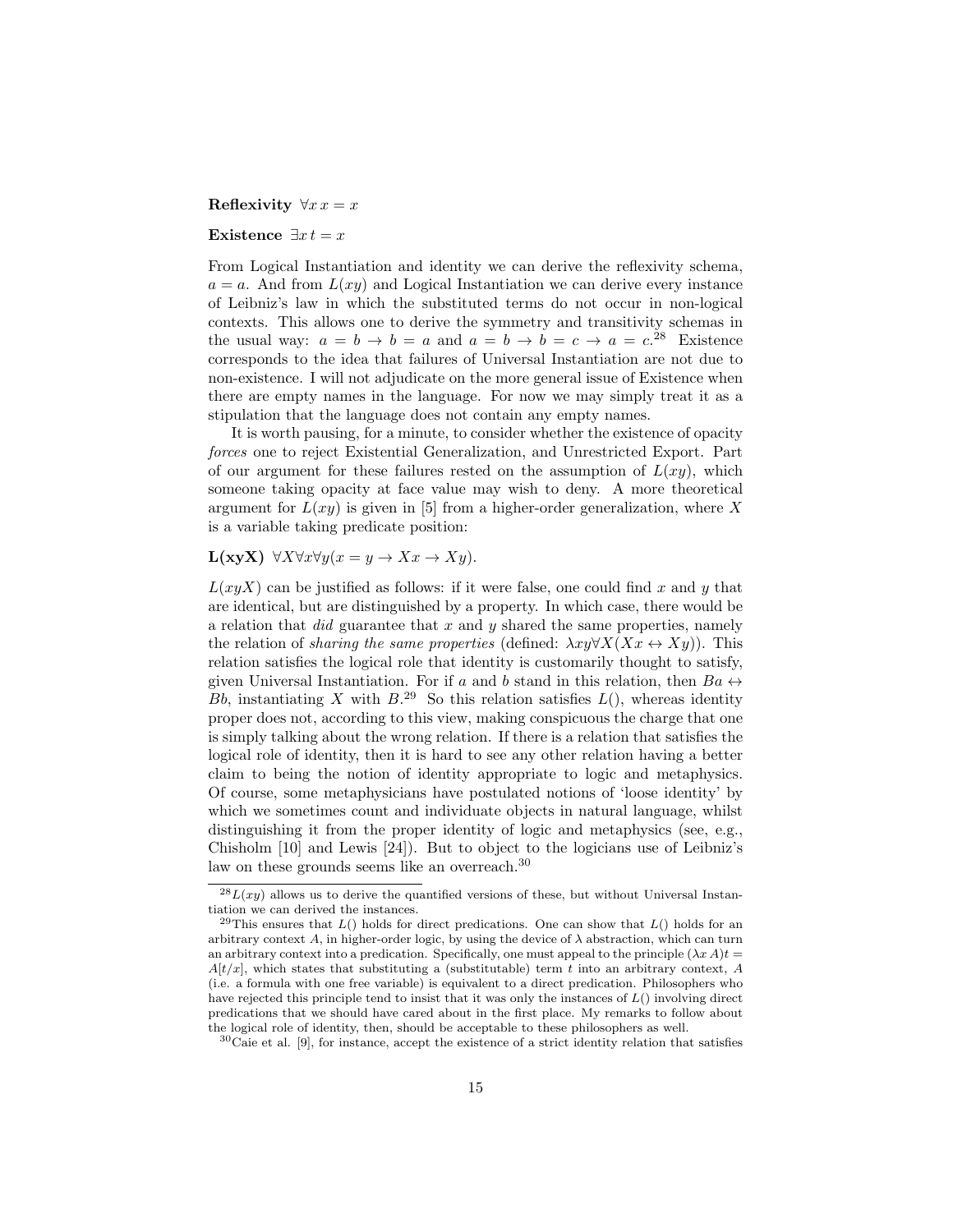With  $L(xyX)$  so justified we may may infer  $L(xy)$  by universally instantiating X with A in the logical context  $\lambda X \forall x \forall y (x = y \rightarrow Xx \rightarrow Xy).$ <sup>31</sup> The critical observation here is that, while Universal Instantiation is not in general valid, one can make such instantiations in logical contexts. For while words like 'belief', 'hope', 'says' and so forth create opaque contexts, words like 'not', 'and' and 'all' appear not to. A similar justification may be made of another quantified version of Leibniz's law, namely:<sup>32</sup>

#### $L(X)$   $\forall X (a = b \rightarrow Xa \rightarrow Xb)$

since one can also infer it from  $L(xyX)$  by instantiation into a logical context.

Caie et al. [9] follow [5] in rejecting the orthodoxy regarding Leibniz's law, but develop a classical account of opacity that keeps Universal Instantiation. Consequently  $L(xyX)$ ,  $L(xy)$  and  $L(X)$  are all rejected along with  $L($ ).<sup>33</sup> But in addition to the worries above, these sorts of views are ontologically wild in ways that the non-classical versions are not. For instance, in order to accommodate 1- 3, there exists a property that Hesperus has which Phosphorus doesn't (namely, being believed by Simon to be bright). Call the relation of sharing the same properties, strict identity, and its negation strict distinctness: thus Hesperus and Phosphorus are strictly distinct. Just as we talk about there being multiple planets satisfying some criteria when there exist a distinct  $x$  and  $y$  that are planets with the criteria, we say there are strictly multiple planets when there are strictly distinct planets,  $x$  and  $y$ , satisfying the criteria. We will follow similar conventions for words like 'lots', 'several', 'more', 'most' and so on. Since Hesperus and Phosphorus are strictly distinct, there are at least two planets, in the strict sense, colocated with Venus. Of course, there's nothing special about the name 'Venus' either, so we should expect there to be strictly more than the strict two: there should be a 'strict lot' of them, one for each possible

 $L($ ), but respond to our argument on the grounds that basic judgments about English seem to directly support the idea that identity does not satisfy  $L()$ . But if there is indeed a relation that satisfies the logical role that identity is supposed to, then it seems to me the primary matter of substance has been settled. What remains is a question concerning which role takes priority, and whose occupant deserves the name 'identity': the logical role of satisfying  $L($ ), and another role more closely connected to judgments about identity in English. But this is less substantial than it might seem. Consider, for instance, the dynamic semanticist who takes the fact that 'A and B' and 'B and A' are not always equivalent in English to mean that the principle of commutativity of conjunction is not valid. They might concede that there is a connective satisfying the classical laws of conjunction, but that this connective is not really conjunction. I think classical logicians can acknowledge this, but go about their usual business unabated, so long as they are explicit that it is the classical connective that is the target of their logical theorizing.

 $31$ Again, the assumption made at the outset that arbitrary contexts are equivalent to direct predications.

 $32$ There is a complication in deriving this second principle: after instantiating x with a, the context is no longer logical since it contains  $a$ . Thus second instantiation of  $y$  for  $b$  is not in a purely logical context. This can be circumvented as in [5] by a slightly more complicated argument. However, in the present context, it is straightforwardly derivable given Logical Instantiation, since although the context is no longer logical, it is a context in which  $y$  doesn't appear in a non-logical context.

<sup>&</sup>lt;sup>33</sup>Clearly, any of  $L(xyX)$ ,  $L(xy)$  and  $L(X)$  can be used to derive  $L()$  given Universal Instantiation.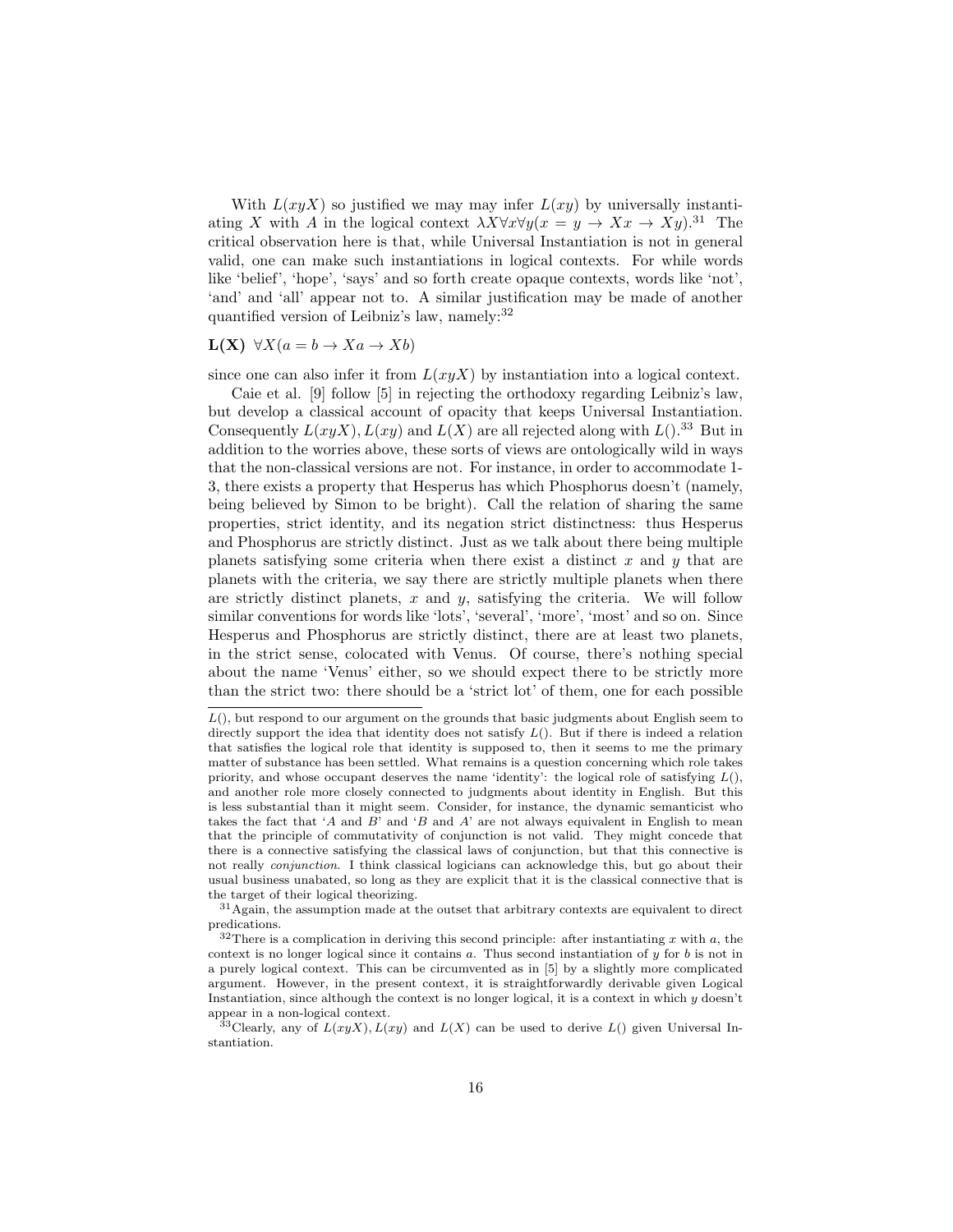identity confusion.<sup>34</sup> So there is a sense in which the view inflates the ontology, even if all these strictly distinct planets are all identical in the loose sense. But there is also an internal worry. Clearly Hesperus is a planet between Mercury and Earth, similarly for Phosphorus. Indeed, given their identity, they must share many properties  $-$  all the *transparent* properties, including the property of being colocated with Venus, being visible in the evening and being visible in the morning, orbiting the Sun, and presumably any properties definable in the language of physics. But why is it, then, that Simon has the belief that Hesperus is bright, but not Phosphorus? After all, there are two strictly distinct planets colocated with one another, sharing all the same physical properties: it's not like one can be invisible in the evening while the other isn't — they occupy the same region of space-time, have the same reflective properties, and so on. What is it about Hesperus, and not the physically indistinguishable Phosphorus, that allows Simon to attach his belief to it, and not a strictly different planet?<sup>35</sup>

The view raises other metaphysical concerns. For instance, many philosophers are attracted to physicalism, according to which every property can be defined from physical properties. The strongest version of this thesis is that every property is strictly identical to a logical combination of physical properties. But all physical and logical properties are plausibly transparent, as, plausibly, are things you can create by combining logical and physical operations. In which case belief must be strictly identical to a transparent property, and thus transparent itself (since strict identity obeys Leibniz's law).

The non-classical opacity theorist, by contrast, avoids the excesses of its classical cousin. It draws no distinction beween identity and strict identity: indeed, according to it there are no relations that satisfy Leibniz's law. They can accept that belief is strictly identical to a transparent property, without inferring that belief is transparent, since being transparent is itself an opaque property.<sup>36</sup> And they may deny that there are two strictly distinct colocated planets.

<sup>34</sup>Presumably one for every identity confusion formulable in some possible language. Alternatively, one might think that there are only as many strictly distinct planets as actual identity confusions, but this either means that the strict number of planets depends on the practices language speakers in surprising ways, or else means there are surprising coincidences between these practices and the strict number of planets.

<sup>35</sup>Might one attempt to turn this into an argument against opacity tout court? How can Simon believe that Hesperus is bright, but not Phosphorus, while both Hesperus and Phosphorus are plainly visible to him and bright (irrespective of whether they are strictly identical or not)? The initial reason for believing in opacity is that one can fail to believe that Phosphorus is bright, even when it is plainly visible to you, because believing that Phosphorus is bright is more demanding. You must also think about Venus in the right way — presumably in a different way than is required to have the belief that Hesperus is bright. None of this is explained by the fact that there's a thing out there in the world, Phosphorus, which you have failed to believe to be bright. The thought that opacity is all in the head and not in the world is born out in the theory of Bacon and Russell: there simply isn't a plainly visible planet which Simon fails to believe to be bright on the basis of his observations. By contrast, Caie et al. maintain that there is. According to them, there are two (identical, but strictly distinct) planets, which are both plainly visible to Simon, but of which he believes one to be bright, and not the other.

 $36$ See the discussion in Bacon and Russell [5] at the end of section 4.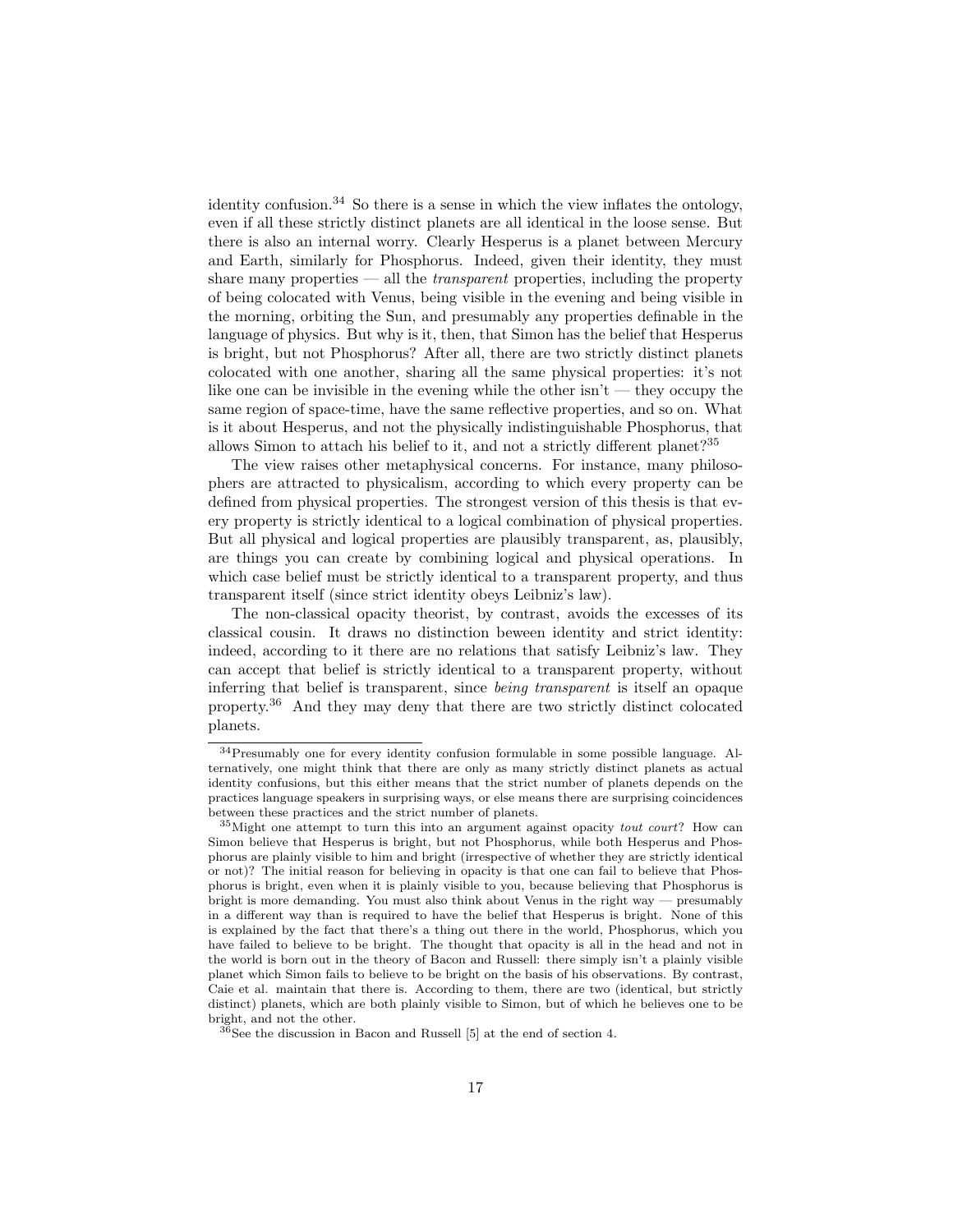### 5 Prior's Paradox and Opacity

We have argued that opaque contexts create a distinctive cluster of counterexamples to Existential Generalization (and Universal Instantiation). We have focused on the case of first-order quantification, for the sake of familiarity, but the considerations generalize to other semantic types. For instance, it seems plausible that the property of being a lawyer, and the property of being an attorney are the very same, but Simon might believe that Susan is a lawyer, without believing that she is an attorney. Similar considerations compel us to reject Existential Generalization for quantification into predicate position.

Of special interest is the case of quantification into sentence position. A solution to Prior's paradox along these lines, would accept the following (with similar things being said about the variants of Prior's paradox stated in terms of hope, fear, and so forth):

- 1. Simon said, at  $t$ , that nothing he said at  $t$  is true.
- 2. For no  $P$  did Simon say that  $P$  at  $t$ .
- 3. For some  $P$ , the proposition that  $P$  just is the proposition that nothing Simon said at  $t$  is true.

It is 3, in particular, that distinguishes this solution from the solutions based on non-existence, and bans on impredicativity.

But despite this difference, many of the goodmaking features of the nonexistence approach apply here too. For instance, unlike the classical no-proposition view, there is a point to uttering sentences that do not result in you saying anything. For one can maintain that Simon didn't say anything true at  $t$ , even if one hasn't thereby said anything, .

According to the non-existence view, the reason Simon hasn't said anything with his utterance is that the proposition that nothing Simon said at  $t$  is true simply doesn't exist. Thus no one can say anything by uttering the sentence 'nothing Simon said at t is true' (even though one will nonetheless say that nothing Simon said at  $t$  is true). This non-existence makes general theorizing difficult. For instance, the symmetry of disjunction is sometimes captured with a generalization:

 $\forall XY X \lor Y = Y \lor X$ 

But according to the view under consideration, this is insufficiently general. It will not entail the instance in which  $X$  is instantiated with 'nothing Simon said at  $t$  is true' and  $Y$  with 'snow is white'.

By contrast, even though we have established that there is no  $P$  such that Simon said at t that  $P$ , we have not established that someone else couldn't say that nothing Simon said  $t$  is true and thereby have said something. Nor have we established that Simon couldn't say something with the same utterance at another time. By analogy with the first-order case, while there's no-one who I know to have committed the Whitechapel murders, there might be someone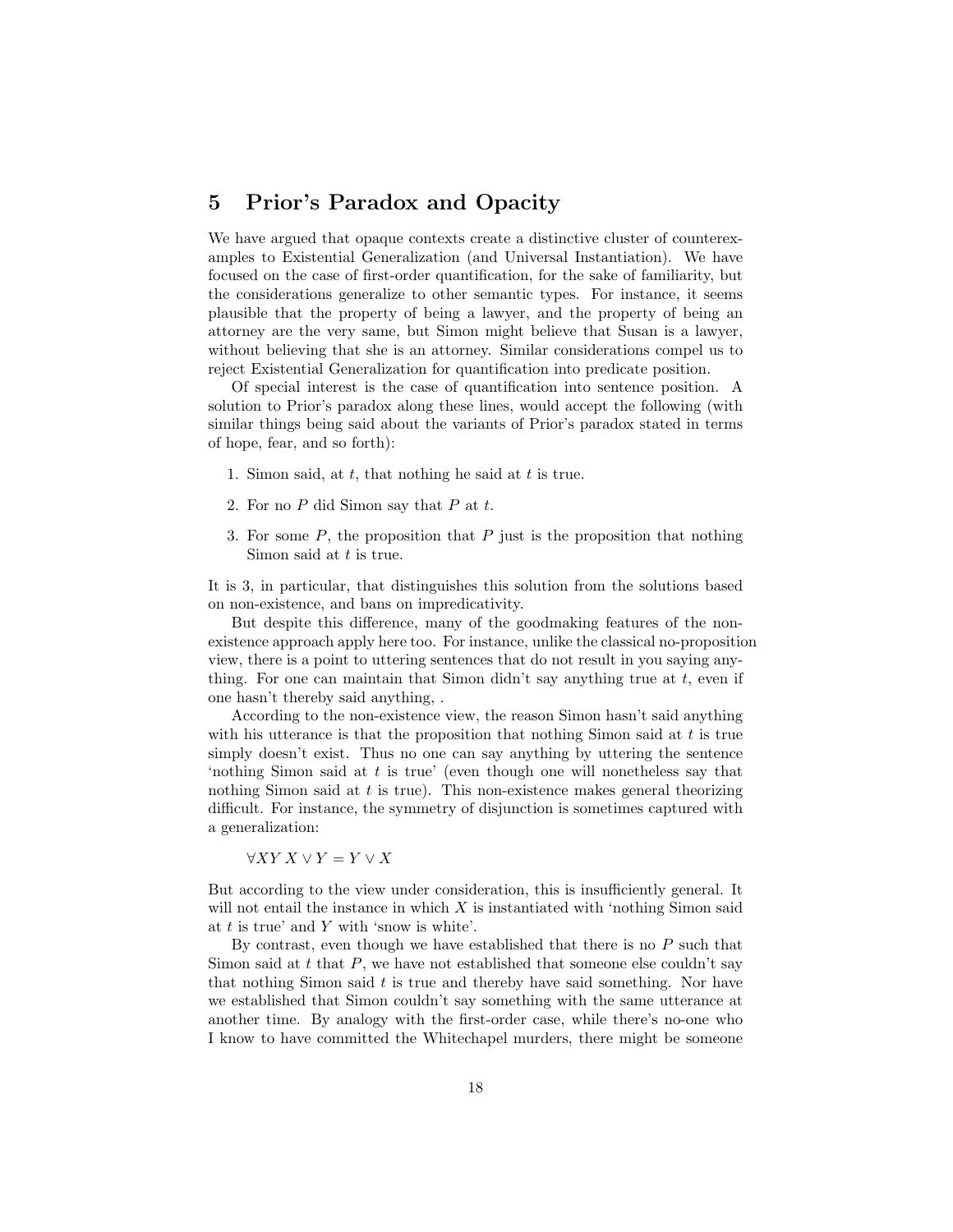else for which there is someone they know to have committed the Whitechapel murders (Jack the Ripper himself, for instance). Whereas, there can't be anything that that is believed (by anybody) to be a winged horse-god on the basis of believing that Pegasus is a winged horse-god.

Similarly, our generalization above is sufficient to prove all its instances, given the sentential analogue of Logical Instantiation. Since we can instantiate X with P into a purely logical context to get  $\forall Y P \lor Y = Y \lor P$ . And we may then instantiate again to get  $P \vee Q = Q \vee P$ , as Y was not in the scope of a non-logical operation.

Of course, not all theorizing is insulated from opacity. For instance, Bacon et al. [4] object that the universal generalization  $\forall X$  ( $\overline{K}X \rightarrow X$ ), expressing the factivity of knowledge, is not general enough. An appeal to Logical Instantiation is of no avail here, since  $X$  is in the scope of an intentional operator,  $K$ . One must instead be content with a schema:  $KA \rightarrow A$ . But there is an extent to which schemas are unavoidable. For instance, in classical propositionally quantified logic, to ensure the that the quantified claim  $\forall X(KX \rightarrow X)$  really does imply all of its instances, on needs a different schema, namely Universal Instantiation,  $\forall X A \rightarrow A[B/X]$ . It cannot be substituted with its universally quantified variant,  $\forall Y (\forall X A \rightarrow A[Y/X])$ , what we earlier called Quantified Instantiation, because it doesn't imply its instances. See footnote 26.

Another issue raised in [4] is that in some of the models of Prior's paradox considered there (motivated by the free logic approach to empty names, and not opacity), the domain of existing propositions weren't closed under certain logical operations. In some models negations, conjunctions and disjunctions of existing propositions didn't exist. In the most plausible models, propositions were closed under the finitary Boolean operations, but you would either have a proposition  $P$  that existed, without the proposition that Simon said that  $P$ existing, or you would have a context such that the proposition defined by  $A[P]$ existed for each P, but  $\forall X \, A$  didn't. These limitations were no accident, as one could show in that context that the following closure principles would lead to contradiction:

CLT  $\exists p(p = \top)$ CL $\perp \exists p(p=\perp)$ CL $\neg$  ∀p∃q(q =  $\neg$ p) CL□  $\forall p \exists q (q = \Box p)$ CL $Q$  ∀p∃ $q(q = Qp)$ CL∧  $\forall p \forall q \exists r (r = (p \land q))$  $CL = \forall p \forall q \exists r (r = (p = q))$  $CL\forall \forall p \forall q \exists r (q = \phi \rightarrow (r = \forall p \phi))$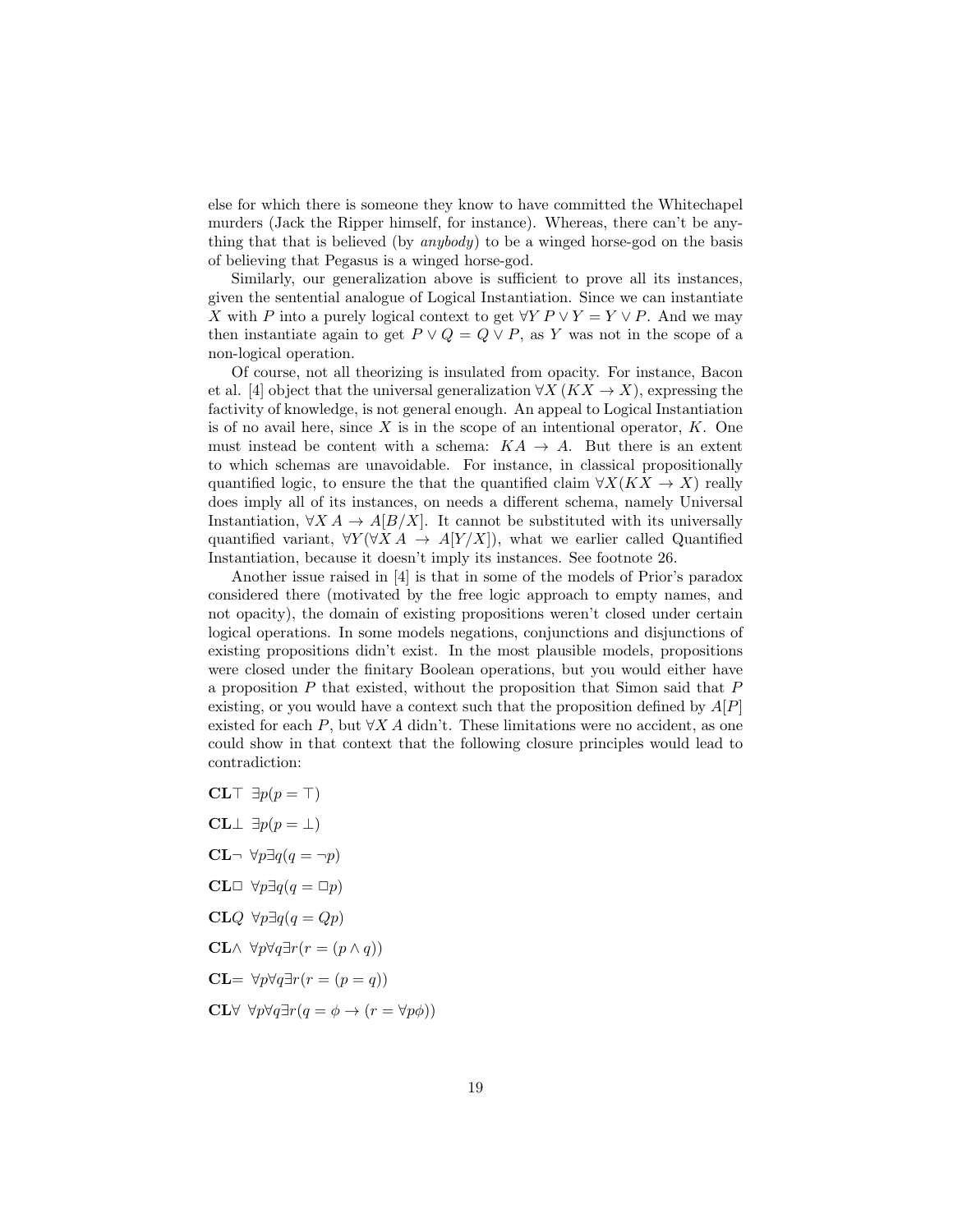That derivation made essential use, however, of Unrestricted Export:  $(\exists X X =$  $B \wedge A[B/X]) \to \exists X A$ . The informal idea was to show, on the basis of these closure conditions, that Prior's proposition,  $\forall X(QX \rightarrow \neg X)$  existed. Unrestricted Export tells us we may universally instantiate and existentially generalize on propositions we know to exist — in effect, classical reasoning is legitimate provided the relevant propositions exist.<sup>37</sup>

But the logic of opacity, in propositionally quantified logic, should include analogues of all of the principles we discussed in section 4, including the schema Existence:

#### Existence  $\exists X(X = A)$

Thus each of the closure principles listed above is thus trivially secured. And as for the derivation in [4], Unrestricted Export must be relinquished. But inspection of the argument reveals that one must apply Unrestricted Export to variables under the scope of Q, a move we have rejected on independent grounds, from considerations of opacity.

So an opacity-inspired response to Prior's paradox is desirable. But is it consistent? That is to say, can we have a model of Possible Saying within the logic of opacity. For clarity, I will restate all the principles we wish to show to be jointly consistent, converting the first-order logic of opacity of section 4 to the context of propositionally quantified  $logic^{38}$ 

#### Possible Saying!  $\Diamond Q$ !A

Subsumption  $\Box(Q'A \rightarrow QA)$ 

Uniqueness  $\Box(Q'A \land Q'B \rightarrow (C \leftrightarrow C[A/B])$ 

Quantified Instantiation  $\forall X (\forall Y A \rightarrow A[X/Y])$ 

Normality  $\forall X(A \rightarrow B) \rightarrow \forall X A \rightarrow \forall X B$ 

Quantifier Exchange  $\forall X \forall Y A \rightarrow \forall Y \forall X A$ 

**Vacuous Quantification**  $A \to \forall X A$  when X does not occur free in A

**Logical Instantiation**  $\forall Y A \rightarrow A[B/Y]$  provided y is not in the scope of a non-logical operation (i.e. Q or Q!).

Reflexivity  $\forall X X = X$ 

 $L(xy) \forall XY (X = Y \rightarrow A \rightarrow A[Y/X])$ 

<sup>37</sup>Actually [4] do not appeal explicitly to Unrestricted Export — rather they are implicitly assuming  $L()$  which allows them to derive it from Quantified Instantiation. Omitting the assumption of  $L($ ) seems like an oversight.

<sup>&</sup>lt;sup>38</sup>Observe that, in the present setting, the schema  $C \leftrightarrow C[B/A]$  is strictly stronger than the identity  $A = B$ . The schema includes the instance  $A = B \leftrightarrow B = B$ , which straightforwardly entails  $A = B$ . But  $A = B$  does not entail  $QA \leftrightarrow QB$ , an instance of the schema. Thus Uniqueness in the present setting is stated as it is, and not as in section 3.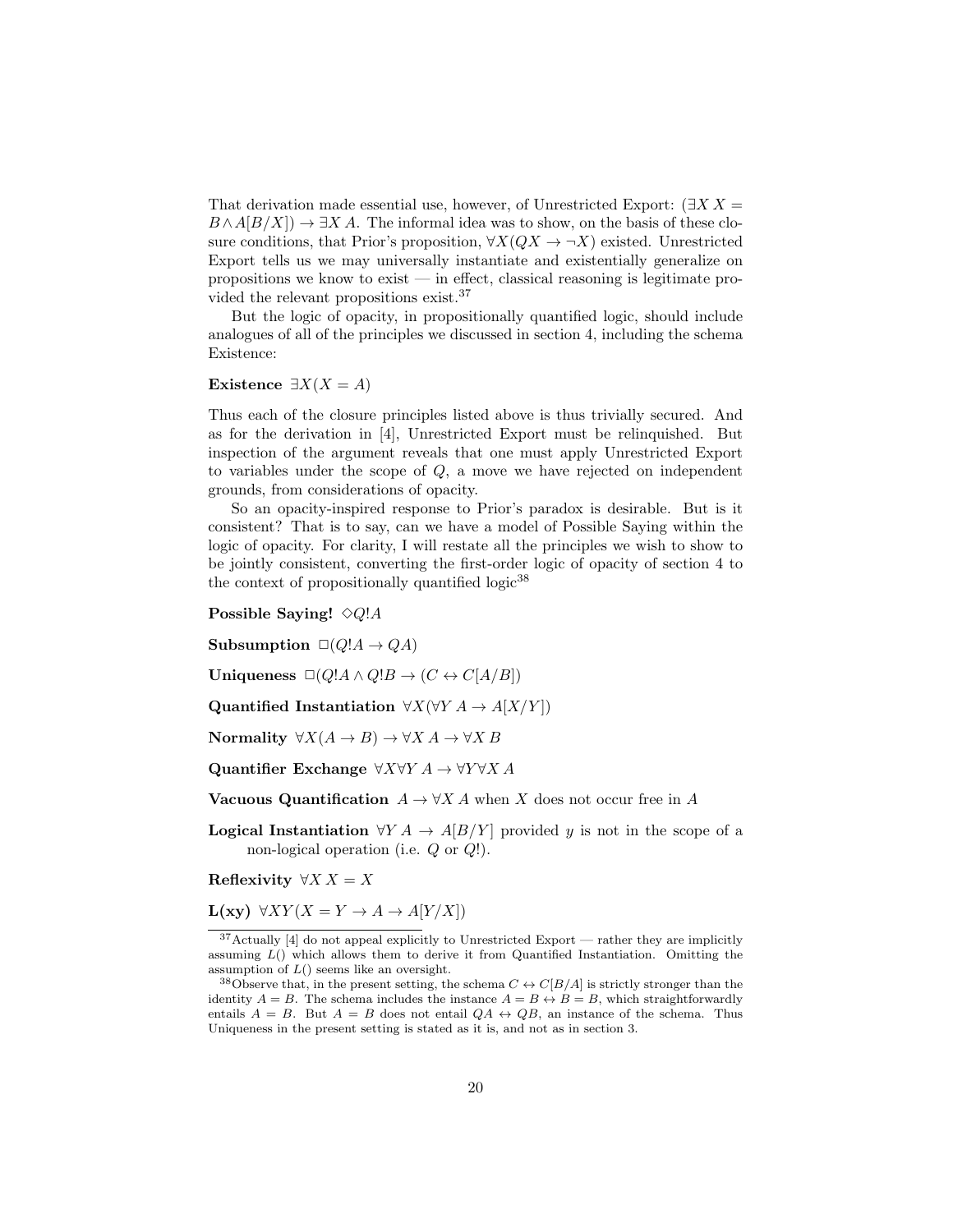#### Existence  $\exists X (X = A)$

For the sake of simplicity, we shall assume that propositions are individuated by necessary equivalence. Thus we may alternatively take  $\Box$  as primitive, and defined  $A = B$  by  $\Box(A \leftrightarrow B)$ , or take = as primitive, and define  $\Box A$  as  $A = \top$ . I will take the latter option, as it strikes me that identity is the more basic notion. Our language will thus be that of propositionally quantified logic, with a binary connective,  $=$ , and two unary connectives  $Q$  and  $Q!$ .

On this last point, one thing that should be emphasized is that our approach to opacity, despite capitulating much to the thought that attitudes are capable of drawing fine distinctions, does not take sides on propositional granularity. Indeed, everything we have said so far is consistent with Booleanism, the thesis that propositions are governed by the Boolean identity, as encoded by generalizations, statable in our propositionally quantified language with identity, like the commutativity of disjunction discussed earlier.

Theorem 1. The listed principles are consistent, and indeed have a possible worlds model securing Booleanism.

The full proof of this may be found in the appendix. But here is an informal explanation of the construction. Firstly, following [4], a model will consist of:

- A set of worlds,  $W$
- An accessibility relation,  $R$ , on  $W$ , for interpreting  $=$  (and consequently  $\Box$ ). It will be an equivalence relation.
- An mapping,  $|Q|: W \to P(P(W))$ , that provides the extension of Q at each world w.  $|Q|(w)$  is the set of propositions  $Q$ ed at w.
- A mapping  $D: W \to P(P(W))$  where  $D(w)$  represents the domain of the propositional quantifiers at w.

A sentence of the form  $A = B$  is true at a world w iff A and B are true at the same worlds accessible to w. Provided  $R$  is not the universal relation, an identity like this can be true even when  $A$  and  $B$  are true at different worlds.  $QA$  is true at a world w if the set of worlds where  $A$  is true is in the extension of Q at w (i.e. in  $|Q|(w)$ ). Q!A is true at w if, moreover, that set is the unique member of  $|Q|(w)$ . The remaining clauses are the obvious ones, and may be found in the appendix.

In our specific model,  $W$  will consist of two copies of the natural numbers, where worlds in the first copy see only worlds in the first copy (along the accessibility relation  $R$ ), and similarly, worlds in the second copy see only worlds in the second copy.

The domain of quantification in a world in the first copy will consist of finite and cofinite sets of worlds in the first copy. Likewise the domain of a world in the second copy will consist of finite and cofinite sets of worlds from the second copy. (Cofiniteness is being computed relative to the copy in question, not relative the whole set of worlds.) To interpret Q we fix a bijection  $\sigma$  between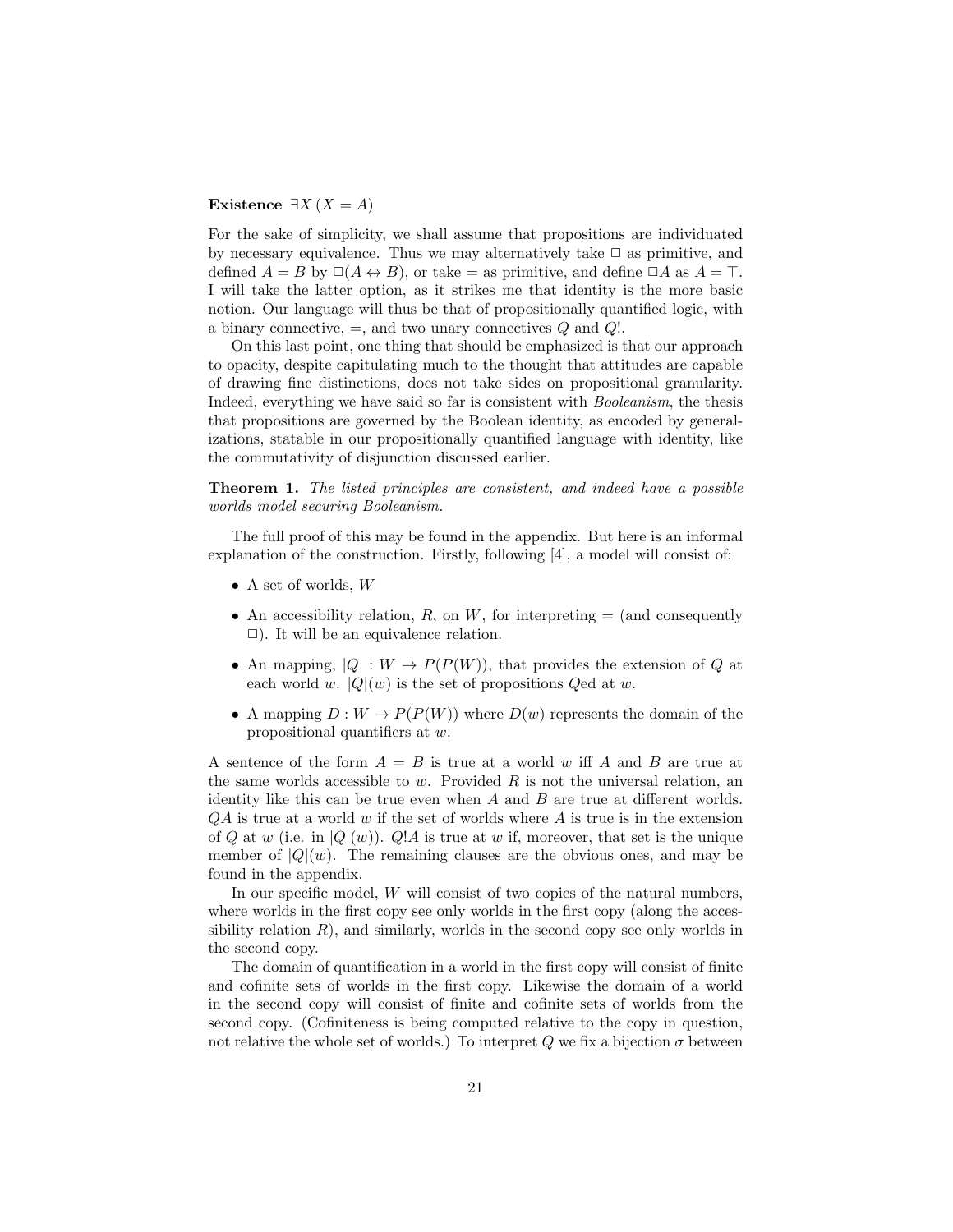the naturals, N, and the finite and cofinite subsets of N. The interpretation of  $Q$  at the world  $n$ , in either copy, is the same. It contains exactly one set of worlds — the union of the two copies of  $\sigma(n)$ . Note that this proposition is not in the domain of any world, either in the first or the second copy. But it is nonetheless necessarily equivalent to a proposition that is in the domain, in either case, for it coincides with a finite or cofinite set from the first (or second) copy respectively on the accessible worlds at that copy. Given the coincidence of identity with necessary equivalence in this model, this secures Existence.

Say that a set of worlds is symmetric if it is the same in both copies. Given the symmetry of the way the semantics is set up, a world in the first copy is indistinguishable from its sibling in the second copy, and vice versa. Thus one ought to expect a closed sentence could only be true at a world in the first copy if it was also true in its sibling in the second copy, and vice versa. Thus every closed sentence expresses a symmetric proposition. Moreover, if things work out nicely, every closed sentence should express a symmetric proposition that is finite or cofinite relative to either (and thus both) copies. In which case, for any closed sentence A, the proposition it expresses in the model is the unique proposition in the extension of  $Q$  at the two sibling worlds the bijection  $\sigma$  associates to that proposition. Thus,  $\Diamond Q$ ! A will be true at any world in the first or second copy. The tricky part of this argument is establishing that every closed sentence expresses a finite or cofinite set, relative to both copies; the full details are in the appendix.

### 6 Truth and Meaning

The liar paradox poses familiar problems for many attempts at systematic semantic theorizing. Could these considerations on intentionality and opacity shed any light on it? In this section I will attempt to leverage our remarks on opacity and Prior's paradox to motivate a novel theory of truth and a diagnosis of the liar paradox.

While much work on the liar has focused on the notion of truth, there is a large amount of work in semantics that is best thought of as characterizing the notion of a sentence meaning a proposition. According to this paradigm, lexical items more generally are assigned meanings, and the meanings of complex phrases are a computed in terms of the meanings of their constituents, in accordance with the principle of compositionality. The meaning of a sentence is a proposition. The notion of sentential truth is then a derivative notion, to be understood as meaning a true proposition. We might formalize this by introducing a device, M, formalizing 'means that', that combines with the name of a sentence and a sentence to form a sentence, just as verbs like 'says that', 'hopes that' or 'fears that' combine with the name of a person and a sentence to form a sentence.

We can then introduce truth, in propositionally quantified first-order logic, via a definition:

Truth  $Tx := \exists Z (M x Z \wedge Z)$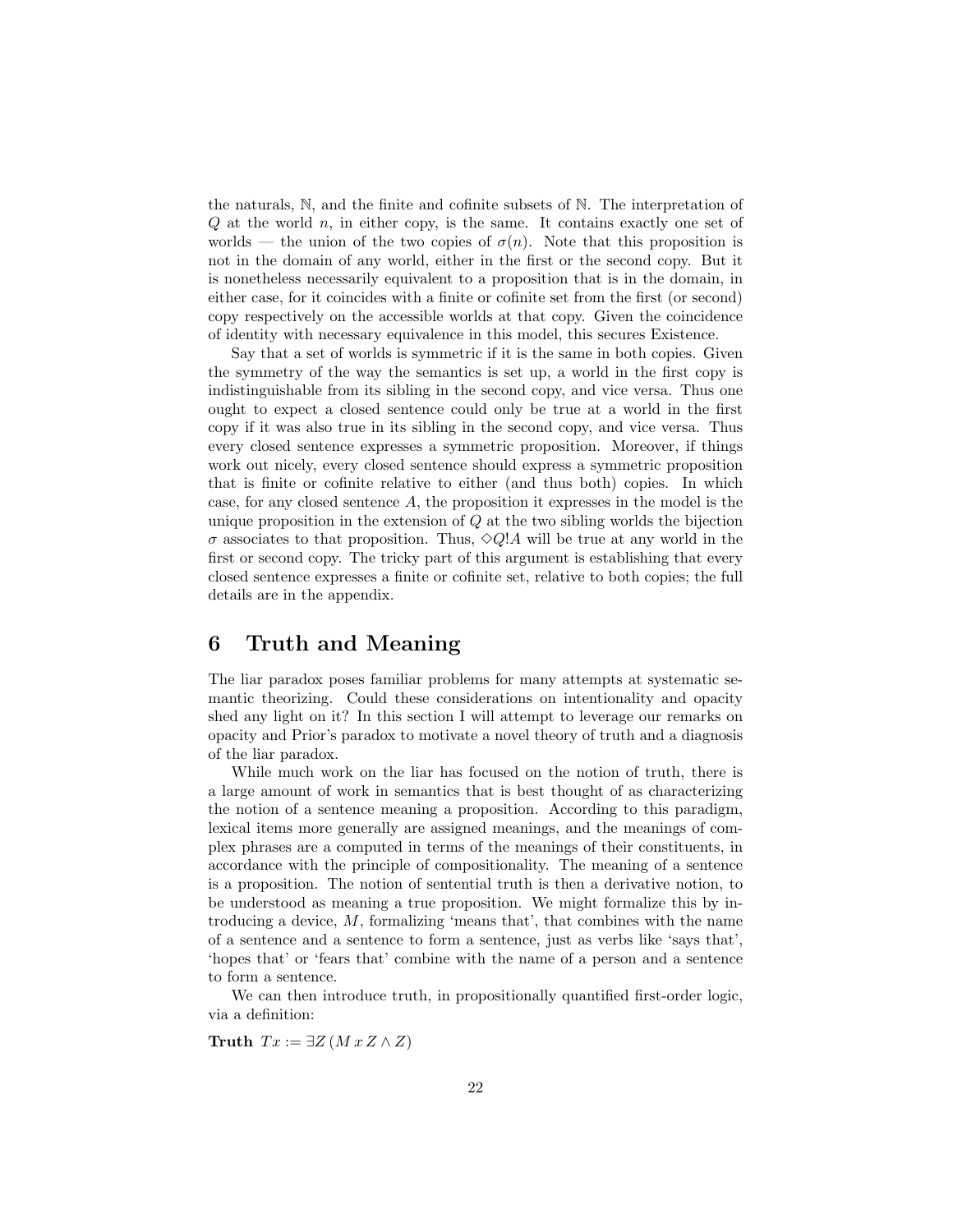Falsehood  $Fx := \exists Z (M x Z \land \neg Z)$ 

Suppose, moreover, that for each sentence of the language in question, A, there is a name  $\langle A \rangle$ , that on its intended interpretation denotes the sentence A. A prima facie compelling disquotational principle says:

The Meaning Schema The sentence 'P' means that P

which we may formalize:

 $M \langle A \rangle A$ 

But now suppose that there is a name, c, identical to the representative name for the sentence,  $\forall X(M c X \rightarrow \neg X)$ , i.e.  $c = \langle \forall X(M c X \rightarrow \neg X) \rangle$ . An instance of the Meaning Schema is:

 $M \langle \forall X(M c X \rightarrow \neg X) \rangle \forall X(M c X \rightarrow \neg X)$ 

Replacing  $\langle \forall X(M c X \rightarrow \neg X) \rangle$  for c, we get

 $M c \forall X (M c X \rightarrow \neg X)$ 

Now interpret  $Q X$  in Prior's theorem  $M c X$ . Applying Modus Ponens to Prior's theorem we get:

 $\exists X(M c X \wedge X) \wedge \exists X(M c X \wedge \neg X)$ 

In other words c means a truth and a falsehood. According to our definitions this means  $c$  is both true and false. Note that this is not strictly speaking inconsistent. But it contradicts the assumption, seemingly just as important for doing semantics compositionally, that a sentence means at most one thing. For if A meant several propositions, and B meant several propositions, how would we compute the meaning of  $A \vee B$ ? The obvious choice of letting it mean any proposition you can get by disjoining something A means with something B means doesn't work, for otherwise  $A \vee \neg A$  can mean falsehoods. We need some way of coordinating the meanings of the two disjuncts, and we can't do this with  $M$  as our only primitive.<sup>39</sup>

What about the more traditional liar sentence? Suppose we had a name, c such that  $c = \langle \neg T c \rangle$ . Observe that expanding out the definition of  $\neg T c$  you get  $\neg \exists X(M c X \land X)$ , and applying some logic this is equivalent to  $\forall X(M c X \rightarrow Y)$  $\neg X$ ). Thus there is a straightforward sense in which our paradox considered above is just another version of the liar, modulo our definition of truth.

How might opacity shed light on this paradox? I have suggested in the previous section that 'says that' is opaque. What things sentences mean supervenes in large part, on what propositions people have said. One could take this to suggest that 'means' is opaque. According to one theory, to say that  $P$  is just to utter a sentence that means that P. If 'means' was not opaque, then neither

 $39$ Cian Dorr is developing a view with this form, but the coordination problem is solved by having more complicated primitives.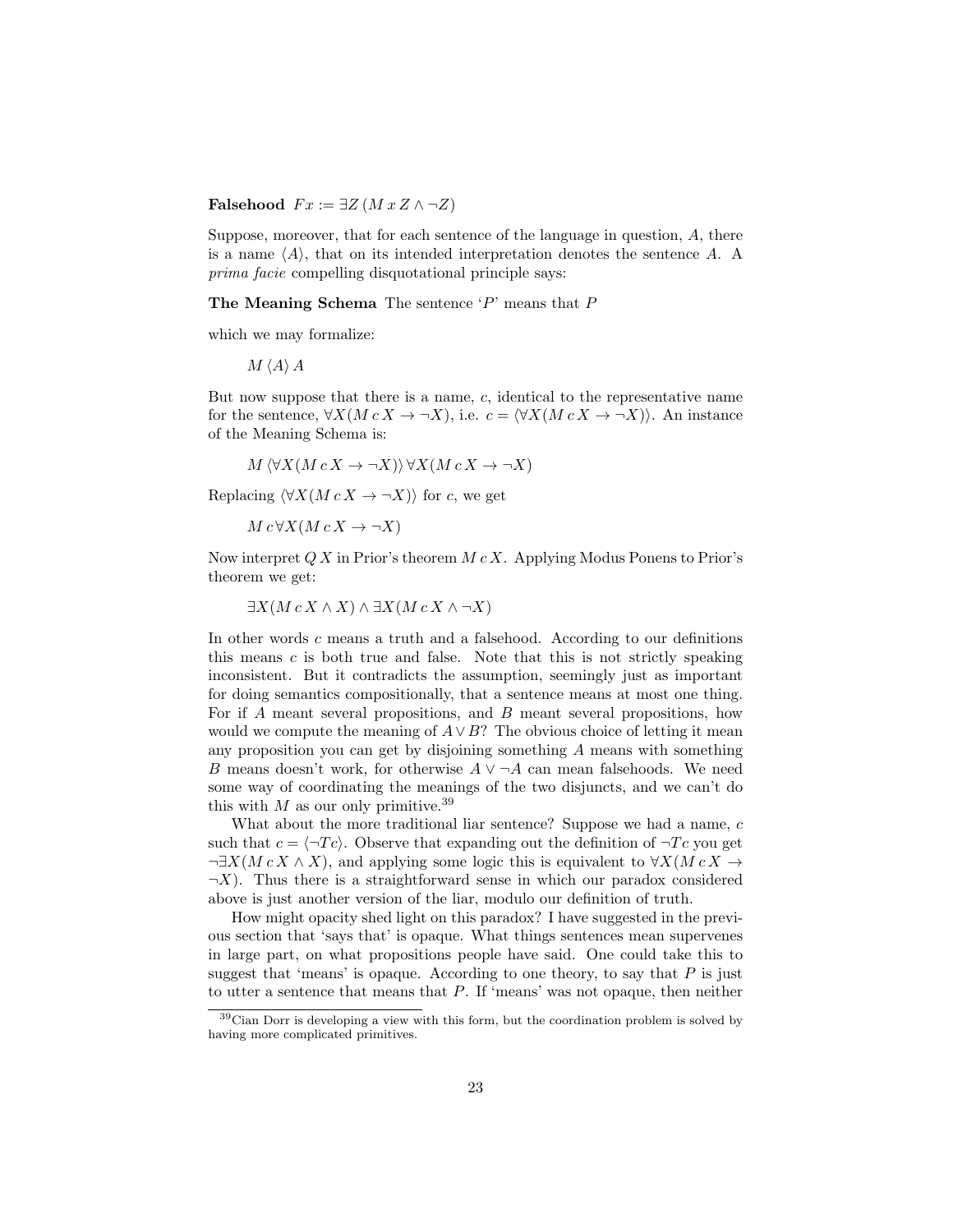would 'says' be. But this does not seem like a plausible account of saying to me. Merely uttering a sentence is not usually sufficient for saying anything. And it seems plausible that one can say things using ad hoc conventions, as when one is in a foreign country and doesn't speak the language. Indeed, the fact that one can say things in the absence of a language suggests a very appealing theory of how sentences can acquire meanings in the first place: that one uses certain sentences when saying things to establish the the more general convention that the sentence be used to say that thing.<sup>40</sup> On this view, *saying* is a primitive propositional attitude, and meaning is to be explained in terms of it. In this case too, we should expect meaning to be opaque, for it is explained in terms of an opaque attitude. This appears to be no accident: other reductive theories of meaning reduce meaning to other intentional attitudes. For example, Lewis, in his book *Convention* [23], attempts to reduce meaning to the desires and beliefs of the language speakers. Davidson's account of radical interpretation involves the attitude of belief in a similarly central way [12].

Even if we do not make this reductive move, there are independent reasons for thinking that meaning is opaque. In Bacon and Russell [5] we are, among other things, concerned with upholding the Millian theory of names. According to this theory, the meanings of 'Hesperus' and 'Phosphorus' are the same: the planet Venus. We might formalize this  $\langle \phi \rangle = \langle \phi \rangle$ . But a principle of compositionality then appears to entail that the meaning of 'Hesperus is believed to be bright' is the same as the meaning of 'Phosphorus is believed to be bright', i.e. that  $\llbracket \langle Ba \rangle \rrbracket = \llbracket \langle Bb \rangle \rrbracket$ . For the principle of compositionality says:  $[\![\langle Ba \rangle] \!] = [\![\langle B \rangle] \!] [\![\langle a \rangle] \!]$ , and  $[\![\langle B \rangle] \!] = [\![\langle B \rangle] \!] [\![\langle b \rangle] \!]$ . Leibniz's law allows us to derive the undesired conclusion. Undesired, because these sentences appeared to have different truth values in ancient times, and so, presumably different semantic values. We draw the following moral: opacity exists in the metalanguage meaning is opaque.

Many consistent theories of truth have been proposed that avoid the liar paradox: the logical landscape is pretty well-explored at this point.<sup>41</sup> However, much work is still needed in the interpretation of these theories. In the following I want to motivate a theory of truth that falls under the umbrella of the so-called classical gap theories of truth, of which prominent proponents include Feferman [13] and Maudlin [25]. These theories say of the liar sentence,  $c = \langle \neg T c \rangle$ , that it is neither true nor false. But many have argued that such theories are selfundermining. For in virtue of the liar being neither true nor false, it follows that the liar isn't true. But this is exactly the liar sentence. Such theorists have to make seemingly absurd speeches like:

1. c is not true.

2. The sentence I just uttered, 1, is not true.

Scharp [36], for instance, calls this the 'self-refutation problem'. Priest puts

<sup>40</sup>This account is obviously extremely crude as it stands, but see Schiffer [37] for more elaborate theory along these lines.

<sup>41</sup>For an early classification of the options in classical logic, see Friedman and Sheard [16].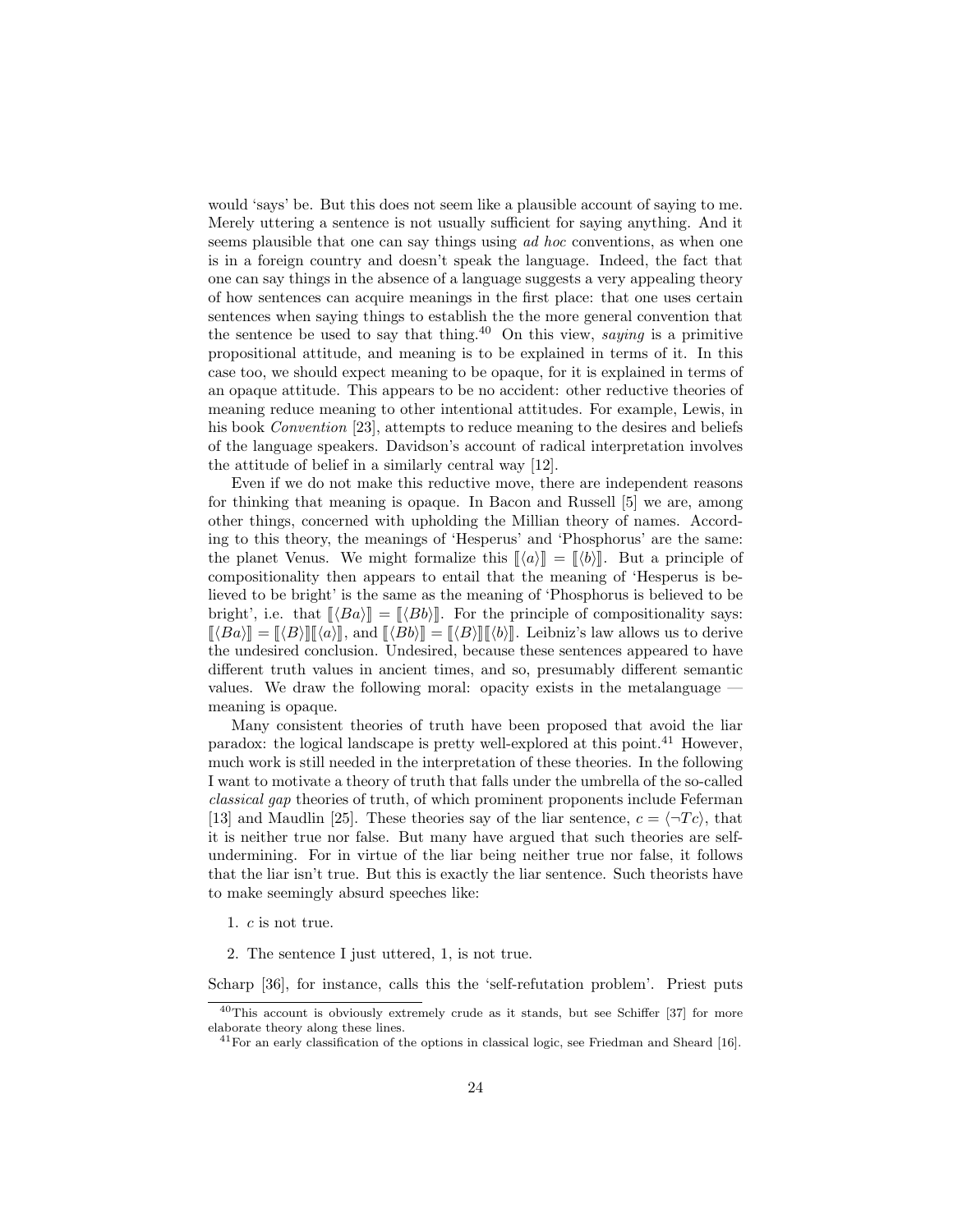it forcefully as follows: 'truth is the aim of assertion. Once this connection is broken, the notion of assertion comes free from its mooring, and it is not clear why we should assert anything.' [29].

Thus, we must do something to explain what we are doing when we assert, if the aim is no longer to assert truths. I think an opacity friendly theory of meaning can meet this demand.

Let us rehearse what we must say about the liar paradox, drawing on our solution to Prior's paradox in the logic of opacity.

- $c$  means that nothing  $c$  means is true.
- For no  $X$  is it the case that  $c$  mean that  $X$ .

Given our definition of truth, as meaning a truth, it follows that  $c$  is not true: there is no proposition it means, and so no truth it means. Similarly, it is not false either, as there is no false proposition it means. Thus we have a version of the classical gap theory.<sup>42</sup> In particular, we must make the seemingly absurd sequence of assertions listed in 1 and 2.

We began by suggesting that it is meaning, not truth, that is the more theoretically central notion. This opens up the option, not available to someone just theorizing in terms of truth, of giving a meaning-theoretic explanation of why we might assertively utter  $c$  — the sentence 'c is not true' — even though it is not itself true. The explanation is this: because by uttering that sentence, one thereby says that c is not true. And by saying that c is not true, one may pass on the knowledge that c is not true to ones audience, and they can act accordingly. Of course, these sayings and knowledge are opacity laden: there is no proposition one has thereby said, or that ones audience thereby knows. But, as we argued in section 3, in the context of the non-existence approach, this is no barrier to the knowledge playing the relevant role in informing your actions.

# 7 Conclusion

We have argued that by taking opacity seriously one may provide a philosophically appealing solution to Prior's paradox. The resulting account of intentionality naturally extends to an opacity-laden theory of meaning that vindicates a classical gap theory of truth that is able to meet the challenges usually directed at that account.

<sup>42</sup>That we have ended up with a classical gap theory, and not a classical glut theory, follows from our choice to define truth as 'means a true proposition', as opposed to 'means only true propositions', and falsehood as 'means a false proposition', instead of 'means only falsehoods'. In symbols, the alternative definition of truth would be  $Tx := \forall X(M \, x \, X \rightarrow X)$ , and falsehood  $Fx := \forall X(Mx X \rightarrow \neg X)$ . The alternative definitions would vindicate a classical glut theory — c would be both true and false — subject to the dual worry that to endorse it one must assert falsehoods, instead of untruths. The choice to pursue this as a gap or glut theory strikes me as a matter of taste, and not a matter of substance, as it is meaning, not truth and falsehood, that is the theoretically central notion.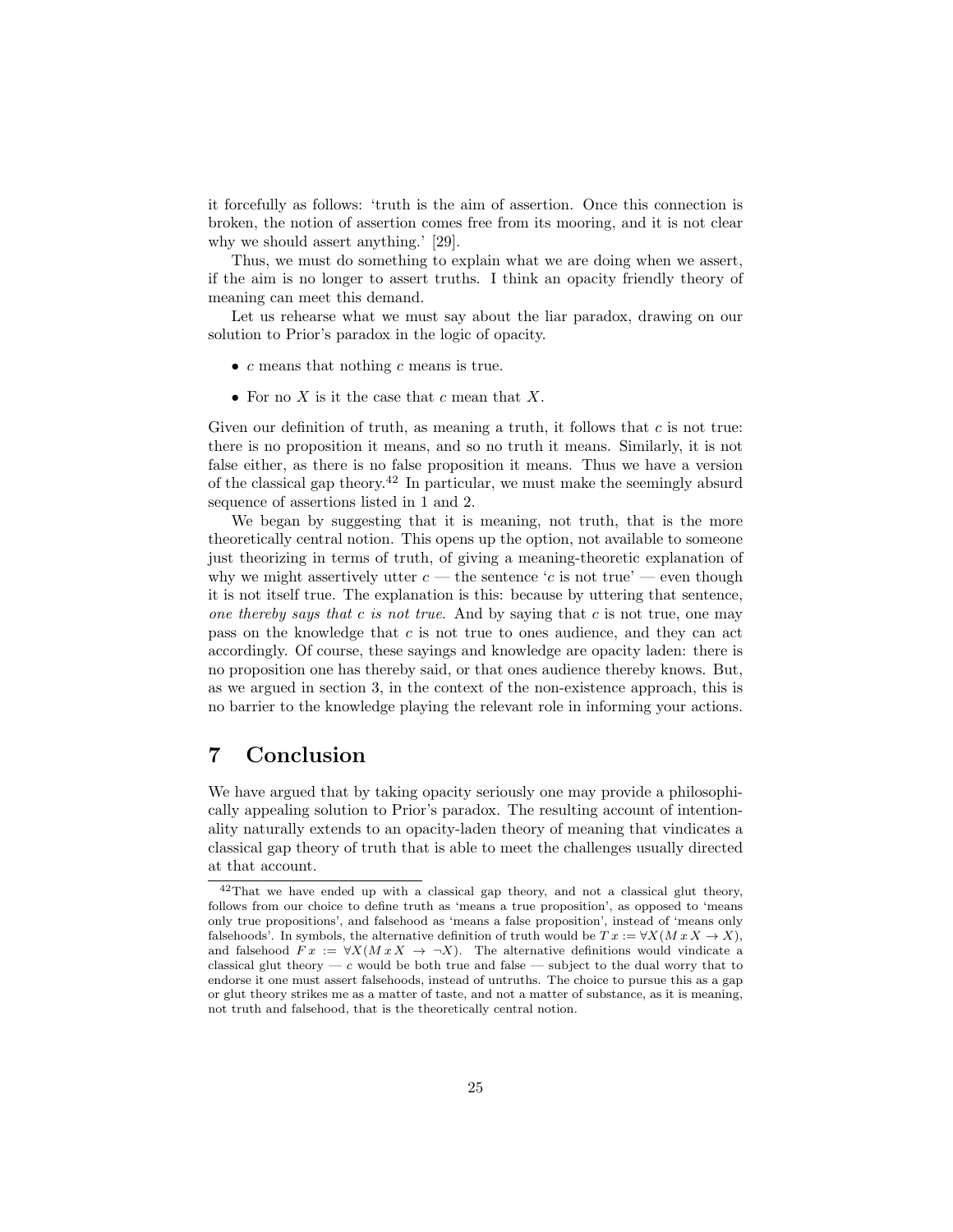# 8 Appendix

We shall work in the language of propositionally quantified logic. The wffs consist of an infinite stock of propositional variables,  $X_1, X_2, \ldots$ , a wff  $\neg A$ ,  $QA$ ,  $Q:A, A \wedge B, A = B$  and  $\forall X A$ , whenever A and B are wffs, and X a propositional variable.

Following [4], a model of this language consists of:

- A set  $W$
- An equivalence relation  $R$  on  $W$ .
- A map  $|Q|: W \to P(P(W))$
- A map  $D: W \to P(P(W))$  such that if  $D(w) \subseteq P(P(R(w)))$

Here we follow the usual convention of writing  $R(w)$  for  $\{x \in W \mid Rwx\}$ . variable assignment is a function  $g: Var \to P(W)$ , assigning each propositional variable to a set of worlds. Write  $g \sim_X h$  iff g and h agree on every variable except, possibly,  $X$ . We may interpret an arbitrary wff relative to an assignment as follows:

$$
\begin{aligned}\n\llbracket X \rrbracket^g &= g(X) \\
\llbracket A \wedge B \rrbracket^g &= \llbracket A \rrbracket^g \cap \llbracket B \rrbracket^g \\
\llbracket \neg A \rrbracket^g &= W \setminus \llbracket A \rrbracket^g \\
\llbracket \forall X A \rrbracket^g &= \{ w \mid w \in \llbracket A \rrbracket^h \text{ for every } h \text{ such that } h(X) \in D(w) \text{ and } g \sim_X h \} \\
\llbracket QA \rrbracket^g &= \{ w \mid \llbracket A \rrbracket^g \in |Q|(w) \} \\
\llbracket Q!A \rrbracket^g &= \{ w \mid \llbracket A \rrbracket^g \text{ is the only member of } |Q|(w) \} \\
\llbracket A &= B \rrbracket^g &= \{ w \mid \llbracket A \rrbracket^g \cap R(w) = \llbracket B \rrbracket^g \cap R(w) \}\n\end{aligned}
$$

This model theory is sound for the logic of opacity, except for Existence and Logical Instantiation: for any  $w \in W$  of such a model, and any closed theorem of the logic of opacity without Existence and Logical Instantiation,  $A, w \in [A]$ <sup>43</sup> In order to validate both Existence and Logical Instantiation a model must satisfy the further constraint:

For any wff,  $A, w \in W$  and assignment g whose range contained in  $D(w)$ ,  $\llbracket A \rrbracket^g \cap R(w) \in D(w).$ 

I'll now spell out the model described in section 5 in a little more precision. Let  $\sigma$  be a bijection between N and the finite/cofinite subsets of N. We define a model as follows:

<sup>&</sup>lt;sup>43</sup>One has to be a little more careful with open theorems, by restricting attention to assignments that assign variables to propositions in the domain of the relevant world.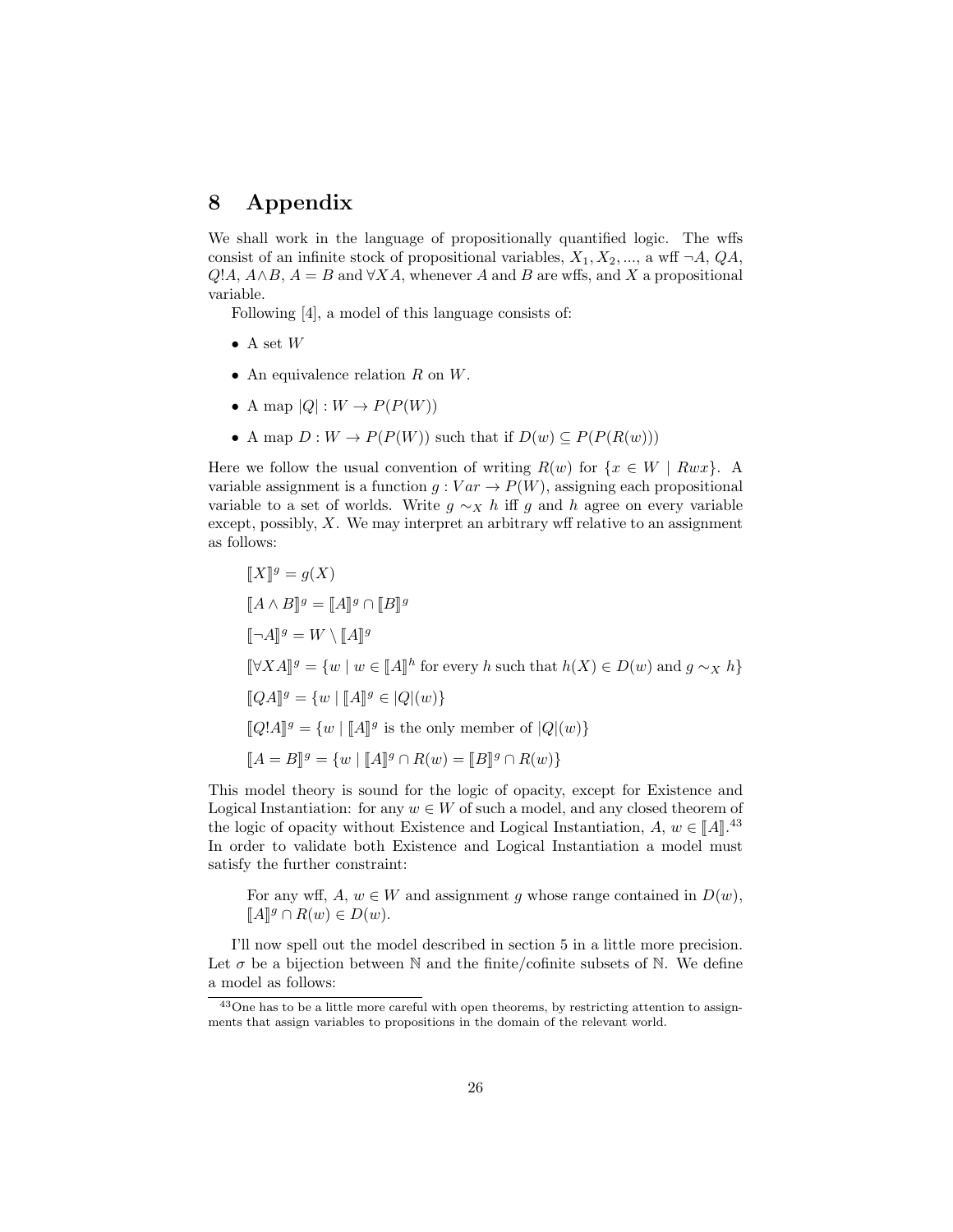- $\bullet \;\; W = \mathbb{N} \times 2$
- $R = (\mathbb{N} \times \{0\})^2 \cup (\mathbb{N} \times \{1\})^2$
- $|Q|_{(n,i)} = {\sigma(n) \times 2}$
- $D((n, i)) = \mathcal{P}_{f / cf}(\mathbb{N} \times \{i\})$

Here are some useful definitions. In what follows X denotes a subset of  $W$ 

**Definition 1.** A left set is a finite or cofinite subset of  $\mathbb{N} \times \{0\}$ , and a right set is a finite or cofinite subset of  $N \times \{1\}$ . Denote the set of left sets L, and the set of sets R.

Note: a left (right) set must be finite or cofinite *relative to*  $N \times \{0\}$  ( $N \times \{1\}$ ). A cofinite subset of  $N \times \{0\}$  will not be cofinite relative to W.

**Definition 2.** The set  $X \subseteq W$  is left finite or cofinite iff  $X \cap \mathbb{N} \times \{0\}$  is a left set (it is right finite or cofinite iff  $X \cap \mathbb{N} \times \{1\}$  is a right set).

**Definition 3.** The set X is symmetric iff  $(n,0) \in X \Leftrightarrow (n,1) \in X$  for every  $n \in \mathbb{N}$ .

Recall that our conjecture was that all closed sentences express sets that are both (i) symmetric and (ii) finite or cofinite (in  $W$ ). We will call the set of subsets of W satisfying both (i) and (ii),  $S$ 

Definition 4. A left assignment is a function g from propositional variables to left sets (a right assignment maps variables to right sets). Call the set of all left and right assignments  $A_L$  and  $A_R$  respectively.

Suppose that As free variables lie in some finite set  $V$  of size  $n$ . Then  $\llbracket A \rrbracket : L^n \to \mathcal{P}(W)$  defines an *n*-ary function from left sets to subsets of W (and similarly defines a function from right sets) similarly defines a function from right sets).

**Definition 5.** An n-ary function  $f: L^n \to \mathcal{P}(W)$  is well behaved if and only if

- a. f only takes right finite or cofinite sets as values.
- b.  $\{f(\bar{x}) \cap \mathbb{N} \times \{1\} \mid \bar{x} \in L^n\}$  is finite. In other words, as we run through the set of possible values for  $\bar{x}$ , the right half of  $f(\bar{x})$  takes at most finitely many different values.

A function from  $f: R^n \to \mathcal{P}(W)$  is well behaved if the natural parallel conditions obtain.

Fix V ks be a finite set of variables, and A a formula whose variables all lie in V. I will write  $\llbracket A \rrbracket$ , without the assignment superscript, to denote the *n*-ary function on left sets, that takes  $P_1, ... P_n \in L$  to  $[[A]]^{g[X_1 \mapsto P_1...X_n \mapsto P_n]}$  (for any essignment c) assignment  $g$ ).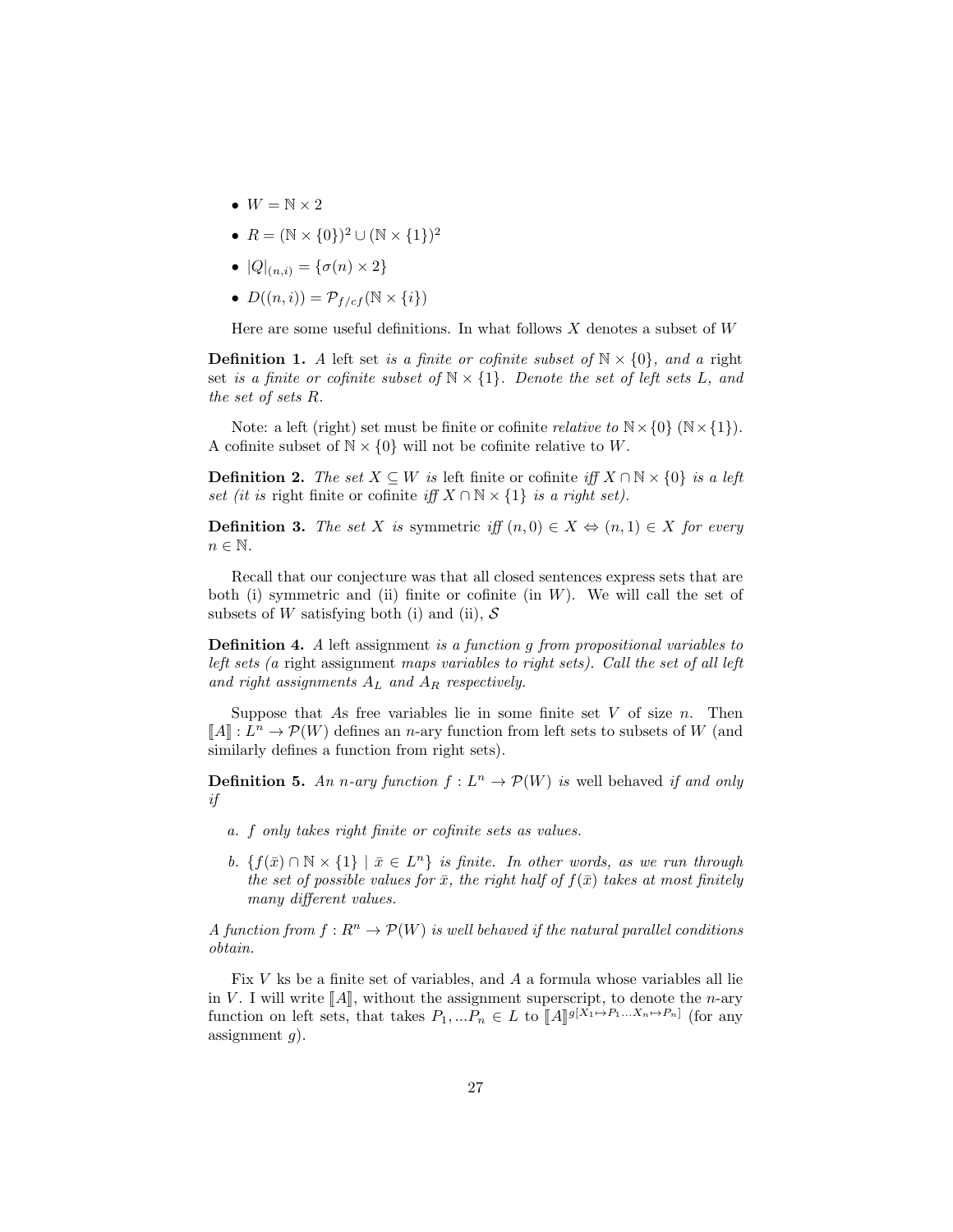**Theorem 2.** Let  $V$  be a finite set of variables, and  $A$  a formula whose variables all lie in V. Then  $\llbracket A \rrbracket$  defines an n-ary function on left sets that is well behaved

*Proof.* For  $X_i \in V$ ,  $\llbracket X_i \rrbracket$  is constant if we vary  $X_j$  for  $j \neq i$ . If we vary the value of  $X_i$  clearly condition (a) holds, and the only value  $\llbracket X_i \rrbracket \cap \mathbb{N} \times \{1\}$  takes on is ∅.

If  $\llbracket A \rrbracket$  and  $\llbracket B \rrbracket$  are well behaved, so are  $\llbracket \neg A \rrbracket$  and  $\llbracket A \wedge B \rrbracket$  (straightforward).

 $\Box$  maps every intension to either  $\emptyset, \mathbb{N} \times \{0\}, \mathbb{N} \times \{1\}$  or W so  $\Box A$  is clearly well behaved.

 $Q$  and  $Q$ ! behave the same way: they map every member of S to a symmetric pair of the form  $\{(n, 0), (n, 1)\}\in \mathcal{S}$ , and maps every other set to  $\emptyset$ . Thus:

- 1.  $\llbracket QA \rrbracket$  takes only the emptyset and symmetric pairs as values, so it satisfies condition (a) for well-behavedness.
- 2. If  $\llbracket A \rrbracket \cap \mathbb{N} \times \{1\}$  takes only k many different values, then  $\llbracket A \rrbracket$  can take at most k different values in S. So  $\llbracket QA \rrbracket$  can take on the emptyset and at most  $k$  different symmetric pairs as values, thus it satisfies condition  $(b)$ .

Suppose  $\llbracket A \rrbracket$  is well-behaved. Note by assumption all As variables lie in V, so if  $X_i \notin V$   $\llbracket \forall X_i A \rrbracket = \llbracket A \rrbracket$  which is well-behaved.

If  $X_i \in V$  then  $\[\forall X_i A\] \cap \mathbb{N} \times \{1\}$  maps a tuple to a finite intersection of the different values of  $\llbracket A \rrbracket \cap \mathbb{N} \times \{1\}$  (we know  $\llbracket A \rrbracket \cap \mathbb{N} \times \{1\}$  takes on finitely many different values because it's well-behaved). So if the values of  $\llbracket A \rrbracket \cap \mathbb{N} \times \{1\}$  are all right finite/cofinite so are  $\llbracket \forall X_i A \rrbracket \cap \mathbb{N} \times \{1\}.$ 

Note that if  $f(x_0, ..., x_n)$  takes on finitely many different set values as we vary  $x_i$  the function  $h(x_1, ..., x_n) = \bigcap_{x_0} f(x_0, ..., x_n)$  can only take on finitely many different values. Thus  $\[\forall X_iA\]$  satisfies condition (b) if  $\[A\]$  does.

 $\Box$ 

**Theorem 3.** The logic of opacity, Possible Saying!, Subsumption and Uniqueness are all true in this model at any world in the left half of W. (And by a symmetrical argument, also true at any world in the right half of  $W$ .)

Here is a proof sketch.

Proof. Evidently every closed formula expresses a symmetric set (by the symmetry of the semantics). Closed sentences express constant functions from  $L^n \to \mathcal{P}(W)$ . By theorem 2, every closed sentence expresses (constantly) a right-finite/cofinite set.

Putting 1 and 2 together, closed sentences express sets in  $\mathcal{S}$ , and every member of  $S$  is in the extension of  $Q$  and  $Q$ ! at some world. This secures the validity of Possible Saying!

Also, since every closed formula expresses a left finite/cofinite set, every proposition expresses a proposition necessarily equivalent to a left set securing Existence and Logical Instantiation.  $\Box$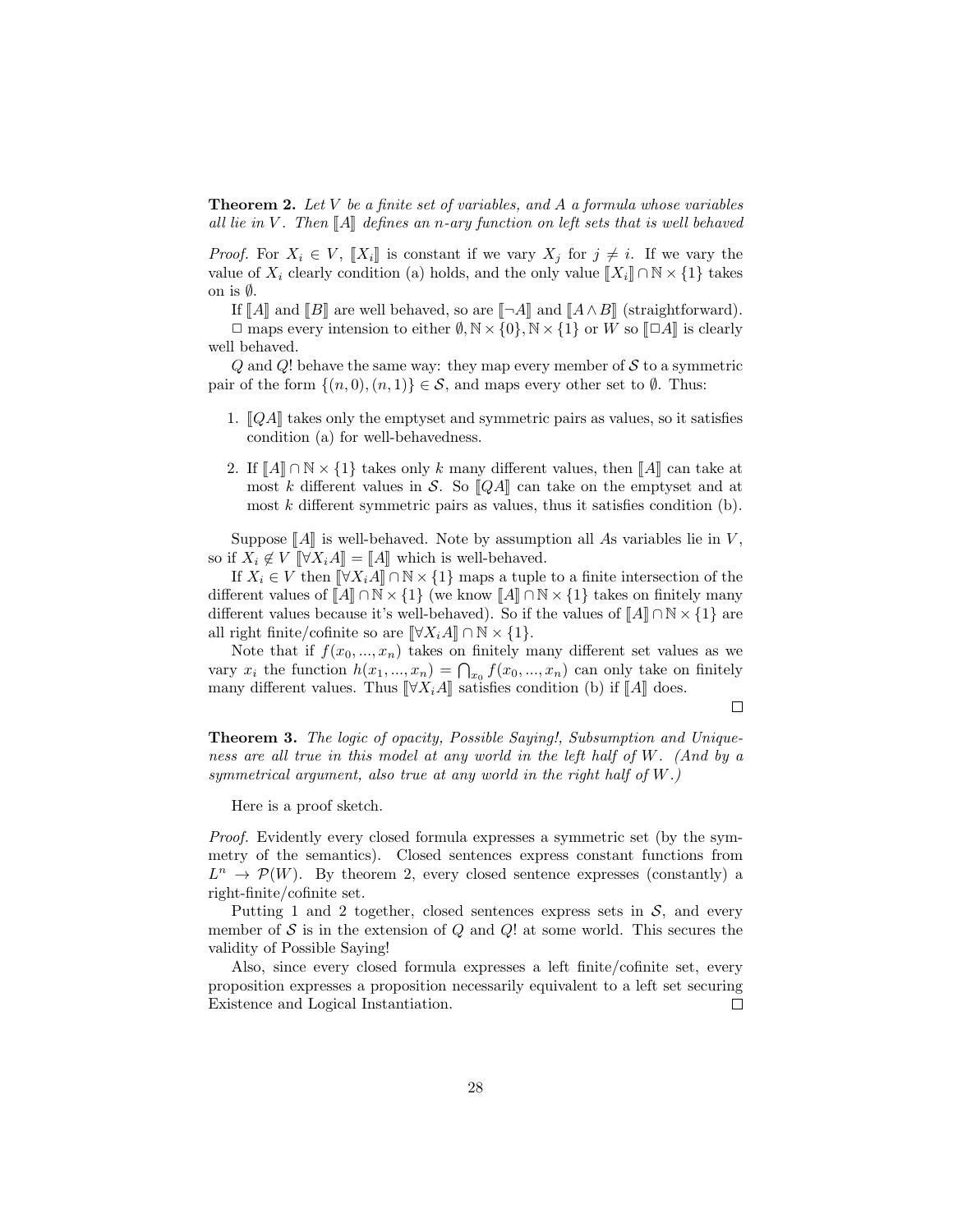### References

- [1] Andrew Bacon. Quantificational logic and empty names. Philosophers' Imprint, 13, 2013.
- [2] Andrew Bacon. The broadest necessity. Journal of Philosophical Logic, 47(5):733–783, 2018.
- [3] Andrew Bacon. Radical anti-disquotationalism. Philosophical Perspectives, 2019.
- [4] Andrew Bacon, John Hawthorne, and Gabriel Uzquiano. Higher-order free logic and the prior-kaplan paradox. Canadian Journal of Philosophy, 46(4- 5):493–541, 2016.
- [5] Andrew Bacon and Jeffrey Sanford Russell. The logic of opacity. Philosophical and Phenomenological Research, forthcoming.
- [6] Christoph Benzmüller, Chad E. Brown, and Michael Kohlhase. Higherorder semantics and extensionality. Journal of Symbolic Logic, 69(4):1027– 1088, 2004.
- [7] George Boolos. To be is to be a value of a variable (or to be some values of some variables). Journal of Philosophy, 81(8):430–449, 1984.
- [8] Tyler Burge. Semantical paradox. Journal of Philosophy, 76(4):169–198, 1979.
- [9] Michael Caie, Jeremy Goodman, and Harvey Lederman. Classical opacity. Philosophical and Phenomenological Research, forthcoming.
- [10] Roderick M. Chisholm. The loose and popular and the strict and philosophical senses of identity. In Norman S. Care and Robert H. Grimm, editors, Perception and Personal Identity, pages 82–106. Cleveland: Press of Case Western Reserve University, 1969.
- [11] Mark Crimmins and John Perry. The prince and the phone booth: Reporting puzzling beliefs. Journal of Philosophy, 86(12):685, 1989.
- [12] Donald Davidson. Radical interpretation. Dialectica, 27(1):314–328, 1973.
- [13] Solomon Feferman. Reflecting on incompleteness. Journal of Symbolic  $Logic, 56(1):1-49, 1991.$
- [14] Kit Fine. The permutation principle in quantificational logic. Journal of Philosophical Logic, 12(1):33–37, 1983.
- [15] Gottlob Frege. On sense and reference. In Darragh Byrne and Max Kölbel, editors, Arguing About Language, pages 36–56. Routledge, 2010.
- [16] Harvey Friedman and Michael Sheard. An axiomatic approach to selfreferential truth. Annals of Pure and Applied Logic, 33(1):1–21, 1987.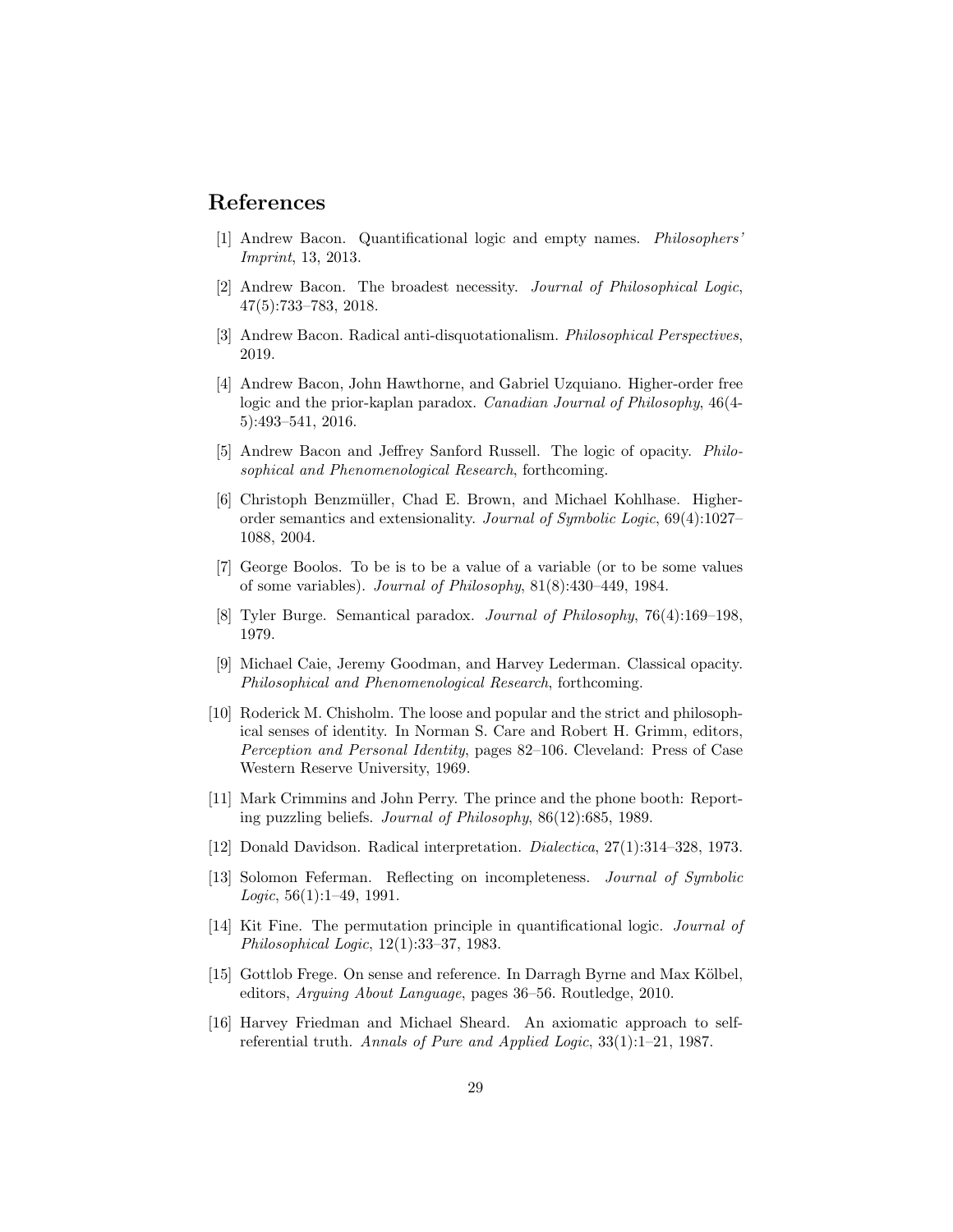- [17] Michael Glanzberg. The liar in context. Philosophical Studies, 103(3):217– 251, 2001.
- [18] Allen Hazen. Contra buridanum. Canadian Journal of Philosophy, 17(4):875–880, 1987.
- [19] David Kaplan. Quantifying in. Synthese, 19(1-2):178–214, 1968.
- [20] David Kaplan. A problem in possible worlds semantics. In Walter Sinnott-Armstrong and Diana Raffman and Nicholas Asher, editor, Modality, Morality and Belief: Essays in Honor of Ruth Barcan Marcus, pages 41–52. Cambridge University Press, 1995.
- [21] Saul A. Kripke. Russell's notion of scope. Mind, 114(456):1005–1037, 2005.
- [22] Saul A. Kripke. A puzzle about time and thought. In Saul A. Kripke, editor, Philosophical Troubles. Collected Papers Vol I. Oxford University Press, 2011.
- [23] David Lewis. Convention: A Philosophical Study. Wiley-Blackwell, 1969.
- [24] David K. Lewis. Survival and identity. In Amelie Oksenberg Rorty, editor, The Identities of Persons, pages 17–40. University of California Press, 1976.
- [25] Tim Maudlin. Truth and Paradox: Solving the Riddles. Oxford University Press, 2004.
- [26] John Nolt. Free logic. In Edward N. Zalta, editor, The Stanford Encyclopedia of Philosophy. Metaphysics Research Lab, Stanford University, fall 2018 edition, 2018.
- [27] Charles Parsons. The liar paradox. Journal of Philosophical Logic, 3(4):381–412, 1974.
- [28] Graham Priest. Intensional paradoxes. Notre Dame Journal of Formal  $Logic, 32(2):193-211, 1991.$
- [29] Graham Priest. Truth and paradox. Journal of Philosophy, 102(9):483–486, 2005.
- [30] A. N. Prior. On a family of paradoxes. Notre Dame Journal of Formal Logic,  $2(1):16-32$ , 1961.
- [31] A. N. Prior. *Objects of Thought*. Clarendon Press, 1971.
- [32] W. V. Quine. Quantifiers and propositional attitudes. Journal of Philoso $phy, 53(5):177-187, 1956.$
- [33] Agustin Rayo and Stephen Yablo. Nominalism through de-nominalization.  $No\hat{u}s$ ,  $35(1):74-92$ ,  $2001$ .
- [34] Mark Sainsbury. Reference Without Referents. Clarendon Press, 2005.